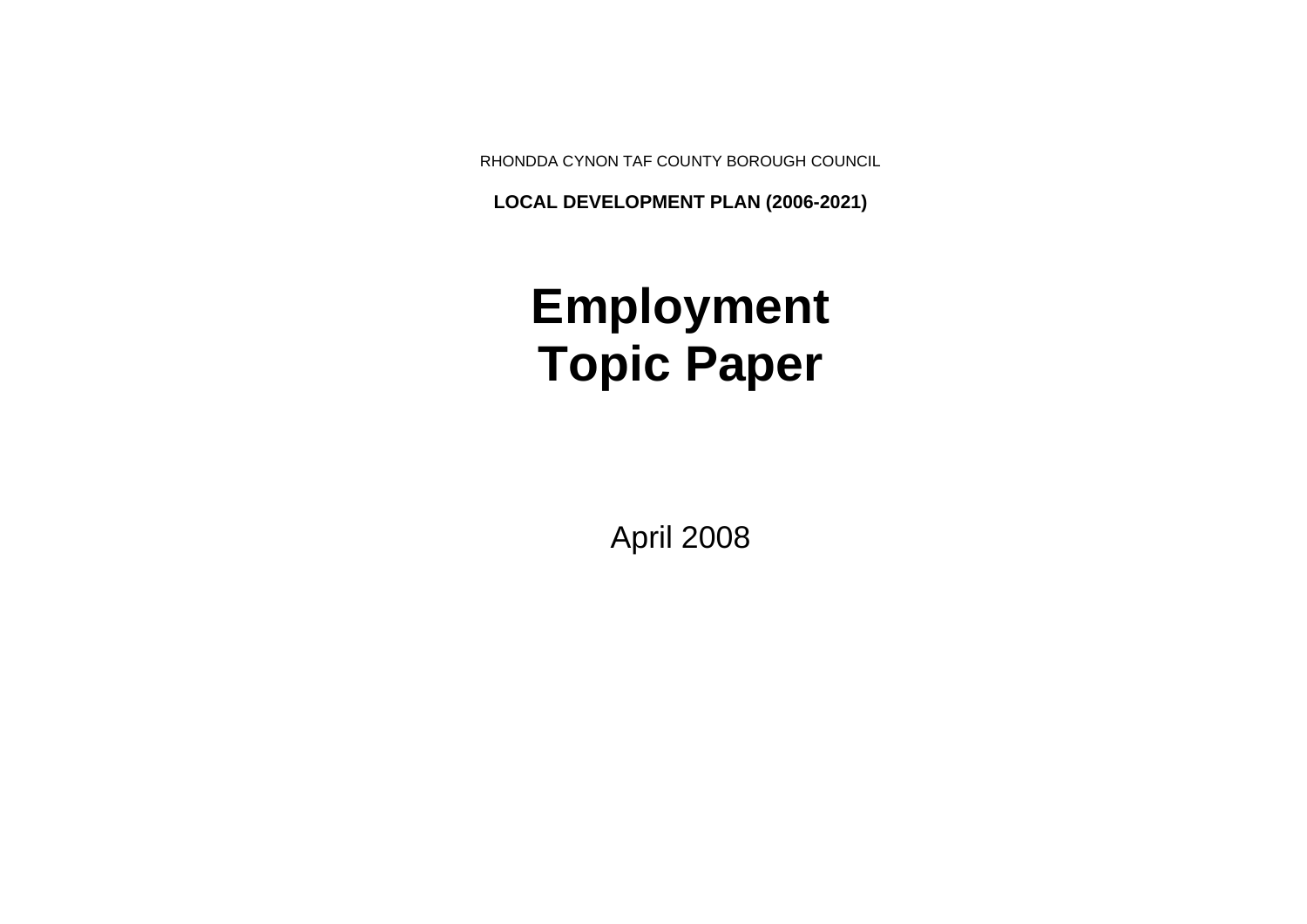## **Contents**<br>
Page

| Introduction                        | 1  |
|-------------------------------------|----|
| <b>National Policy Context</b>      | 1  |
| <b>Local Policy Context</b>         | 9  |
| Key Issues in Rhondda Cynon Taf     | 14 |
| <b>Preferred Strategy</b>           | 16 |
| Draft Local Development Plan Policy | 19 |
| <b>Further Advice</b>               | 28 |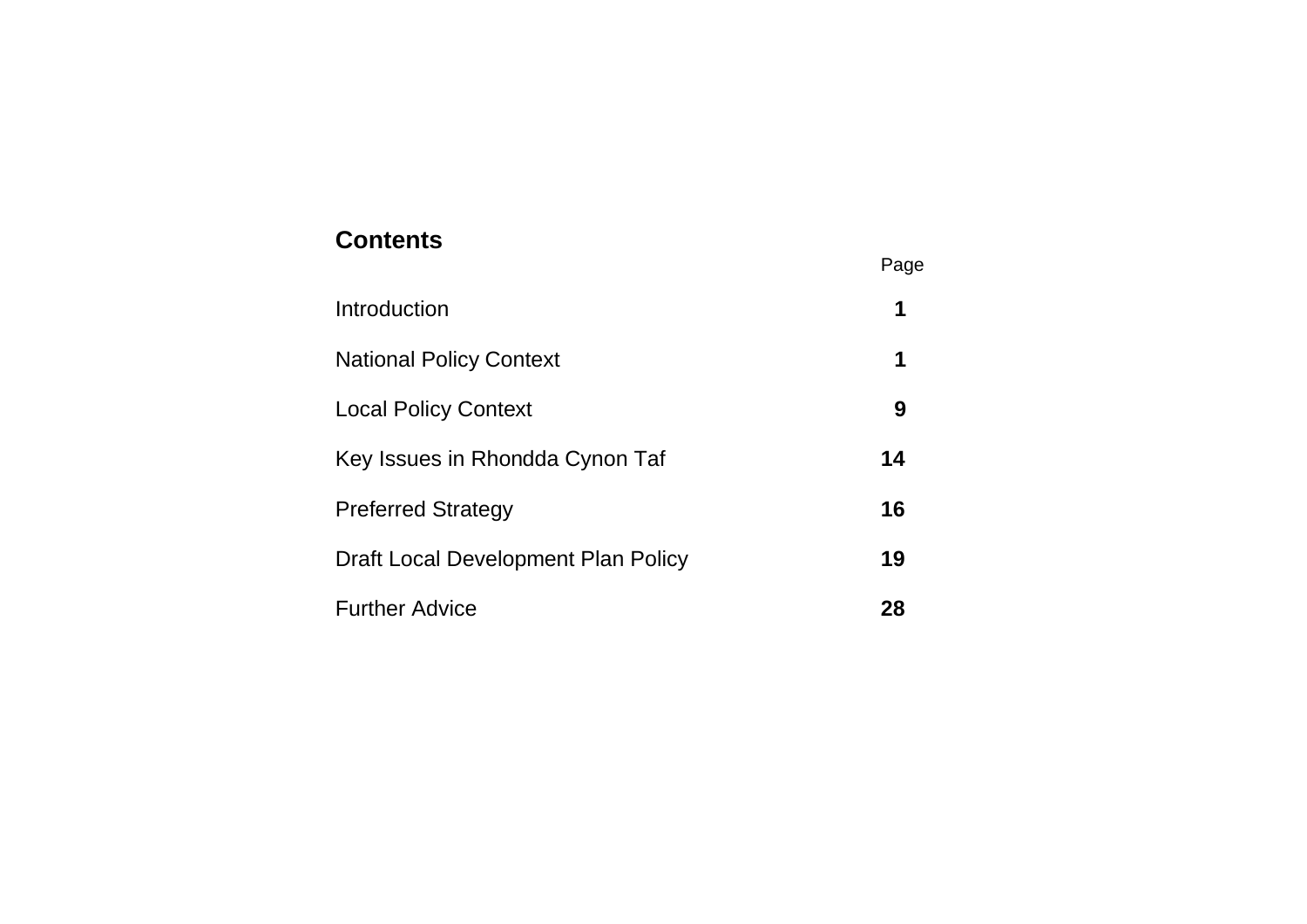#### **BACKGROUND**

In January 2007 the Council issued for public consultation the Local Development Plan: Preferred Strategy. The Strategy was the first stage of the new statutory local development plan (LDP).

The next stage in the plan making process is the production of a deposit draft LDP. In order to ensure the soundness of the emerging LDP and transparency in the plan making process, the Council has produced a series of topic papers.

The topic papers address the main area of policy to be considered in the LDP. **It should be stressed that these papers are a starting point for policy development, through the sustainability appraisal process and as the Council's evidence base develops, emerging LDP policy will evolve and be refined.**

## **1. INTRODUCTION**

The provision of a strong economy is one of the key aims of the LDP. The Council is committed to building a modern economy with a broad economic base that provides job opportunities for all. The Council will ensure that through the LDP, land is available to accommodate a range of employment opportunities over the life of the Plan. In addition to providing a range of employment sites, land allocations will accord with the principles of sustainable development and support the Preferred Strategy for the LDP.

This topic paper will directly inform the development of the LDP and will consider:-

- *the national policy context*
- *local policies and strategies*
- *key issues*
- *the aims and objectives set out in Preferred Strategy and the issues raised in its consultation.*

The topic paper will then develop draft LDP policies, which will set out the policy framework for the delivery of employment sites.

This Topic Paper should be read in conjunction with the Employment Land Requirement Topic Paper (Jan 2007).

## **2. NATIONAL POLICY CONTEXT**

#### *Planning Policy Wales*

Planning Policy Wales (PPW) sets out the land use planning policies of the Welsh Assembly Government. Chapter 7 'Supporting the Economy', identifies the objectives for economic development and issues to be taken into account in development plans. It states that local planning authorities should ensure that:

 Sufficient land suitable for development for enterprise and employment use and well served by infrastructure is designated for employment so as to meet both identified and as yet unidentified needs.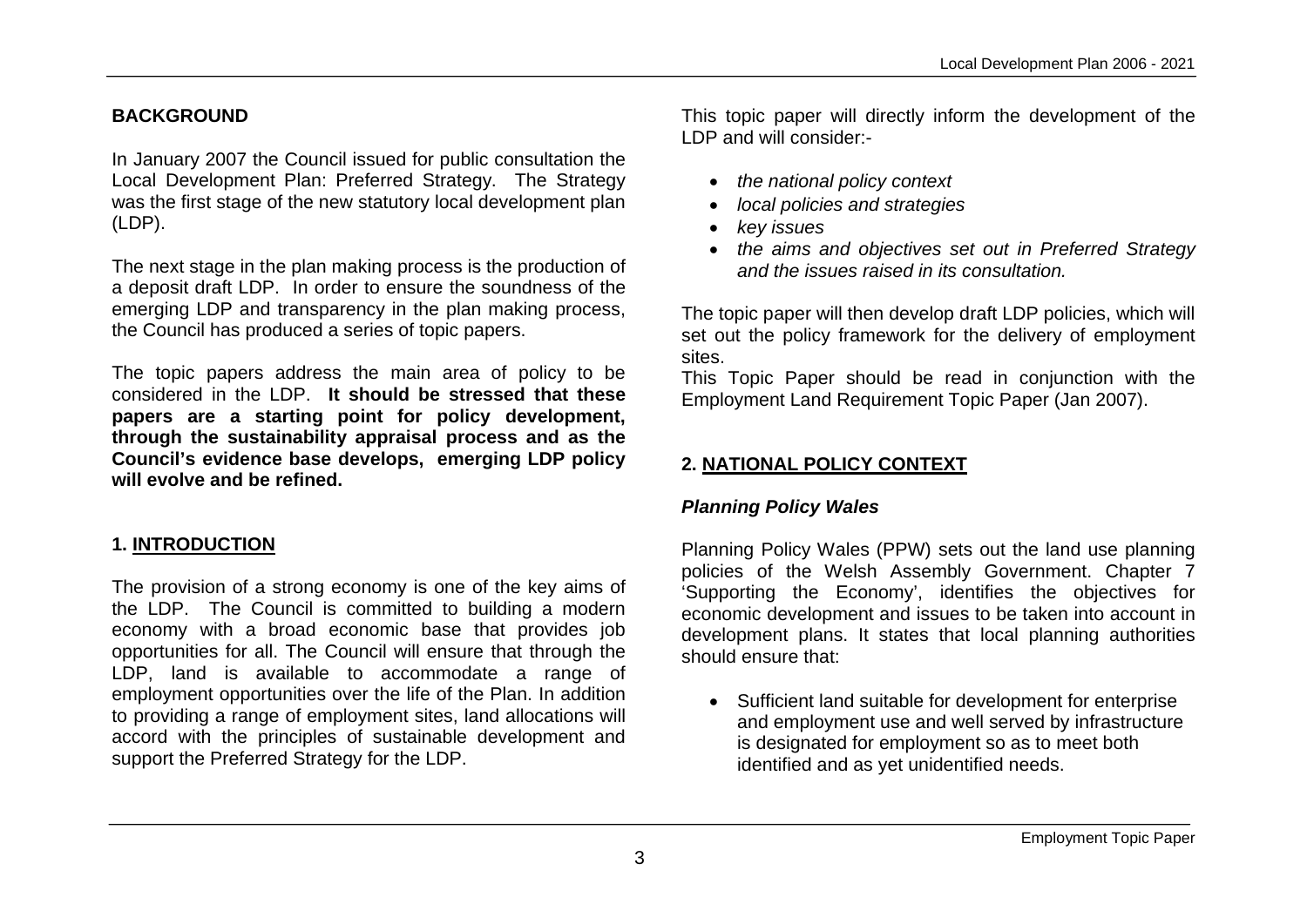• New development for enterprise and employment uses is located and implemented in accordance with sustainability principles.

#### *Planning Policy Wales Companion Guide*

The Planning Policy Wales Companion Guide has been prepared to guide planners and other stakeholders in applying the Welsh Assembly Government's planning policy to the new system of LDPs. It refers specifically to and should be read in conjunction with, Planning Policy Wales.

Chapter 7 'Supporting the Economy', summaries the key issues and tasks, as set out in PPW, that local planning authorities should take into account in formulating land-use planning policies for employment-generating and wealth creating development.

The Companion Guide also summarises the main considerations that should inform locational and topic based policies within LDPs and identifies national development control policies which should not be repeated as local policy in LDPs.

#### *Technical Advice Note 3: Simplified Planning Zones (1996)*

Local planning authorities have a statutory duty to keep under review whether Simplified Planning Zone (SPZ) schemes are desirable in their area. An SPZ is one way in which an authority can help secure development or redevelopment of part of its area. An SPZ allows the developer or landowner to avoid delay incurred in determining planning applications for

successive stages of development. It also provides certainty on what is permitted and flexibility to make changes within the framework of the scheme. It can also create development value in land, which can make project funding more likely.

For local planning authorities, SPZs can be a means allowing them to provide development where they wish it to happen and of generating private sector interest in the area. This can be enhanced by appending to the scheme arrangements for other necessary consents and, for example, details of possible financial assistance.

TAN 3 sets out the procedures involved in designating SPZs, including guidance on the selection of sites, excluded areas where SPZs should not be permitted and the relationship of SPZs to development plans.

#### *People, Places, Spaces: The Wales Spatial Plan*

The Wales Spatial Plan is a material consideration for Local Planning Authorities. The National Framework sets out a vision where by the challenge of economic change will be tackled through *'Promoting a Sustainable Economy'* in Wales. The Plan aims to deliver 'an innovative, high value economy for Wales which utilises and develops the skills and knowledge of our people' and delivers 'an economy which both creates wealth and allows the prosperity to be spread throughout Wales' whilst adding 'to the quality of people's lives as well as their living and working environments'. The Wales Spatial Plan identifies six distinct spatial regions with Wales. Rhondda Cynon Taf is included in 'The Capital Network'.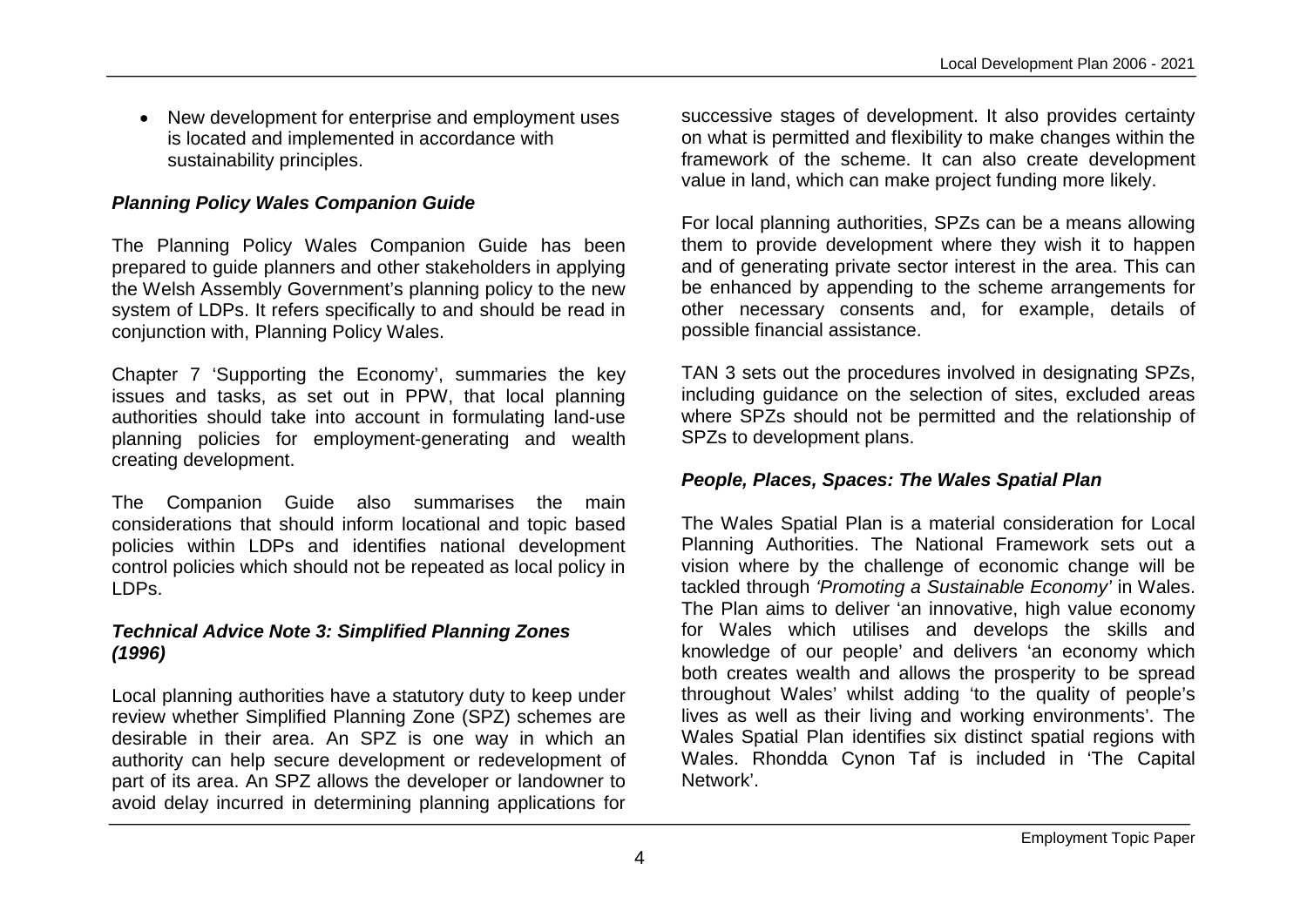#### *South East – The Capital Network*

The Strategy recognises the major economic and social disparities across this region, with the coastal zone being the main economic driver. With heavy commuting flows between the Valleys and the coast, the area functions as an interdependent but unplanned urban network.

In specific relation to employment, the Plan proposes that:

- The Valleys need to be strengthened as desirable places to live, work and visit – combining a wider mix of types of housing and good access to jobs and services – in distinctive communities set in an attractive environment; and that
- Employment site provision should be reviewed in consideration of the Wales Spatial Plan and the WDA Property Strategy to bring forward new proposals and reallocate sites where necessary, optimise the potential of existing sites and develop proposals for the location of a Premier Business Park in South East Wales.

#### *South East – The Capital Network: Area Interim Statement*

The Area Interim Statements have been prepared by the Assembly Government in conjuction with Stakeholder Working Groups and provide an update on the work undertaken to develop the Wales Spatial Plan within each region.

The Capital Network Area Interim Statement states that in order to help build sustainable communities, housing growth, new employment sites, and retail and indoor leisure development should be located at sites that are well served by

public transport; mixed-use developments should be encouraged; and that the planning tests for out of town developments need to be applied effectively to avoid undermining the viability of town centres.

The Statement identifies that due to market factors, net private-sector employment growth is likely to be mainly in the south of the city-region. It advises that public sector intervention should recognise this, but seek so far as is possible without losing opportunities, to steer strategic developments into the Valleys or to locations that are easily accessible to people living in the Valleys using public transport. This will give an additional impetus to the regeneration that is already occurring in settlements in the Connections Corridor.

#### *Heads of the Valleys Programme*

The Heads of the Valleys programme is providing targeted action to support regeneration further inland, linked to the opportunities for growth presented by the dualling of the A465 Heads of the Valleys road. It is a 15 year regeneration strategy developed in full partnership with five local authorities, (Rhondda Cynon Taf, Merthyr Tydfil, Caerphilly, Blaenau-Gwent and Torfaen), and other local stakeholders to tackle the root causes of economic inactivity and other key issues in the area within the context of the Wales Spatial Plan. The aim is that the Heads of the Valleys will become a rich, dynamic network of communities helping to drive the success of south east Wales.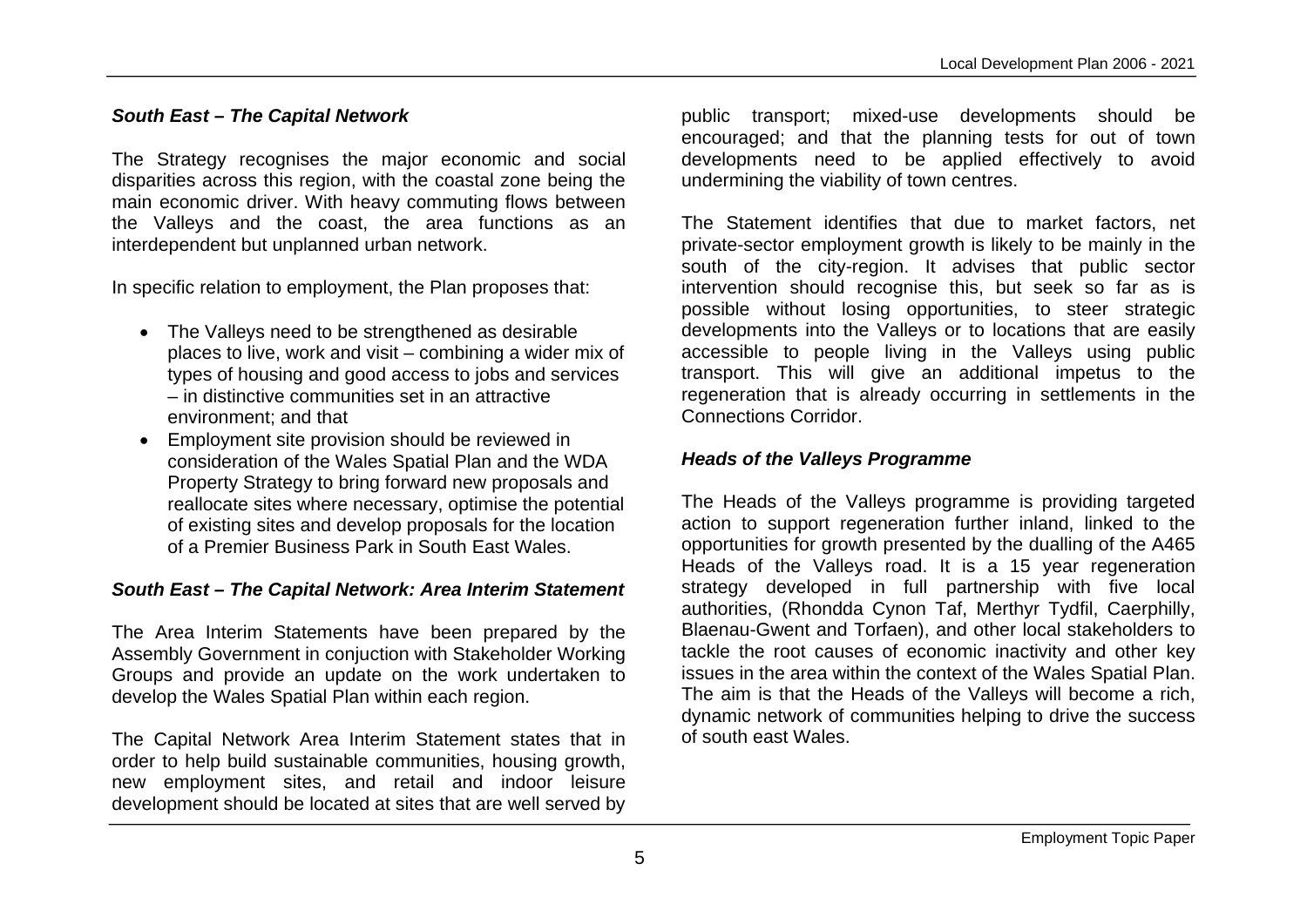The main aims of the Strategy are based around 5 priority themes:

- An attractive and well-used natural, historic and built environment
- A vibrant economic landscape offering new opportunities
- A well educated, skilled and healthier population
- An appealing and coherent tourism and leisure experience
- Public confidence in a shared bright future

#### *Turning Heads: A Strategy for the Heads of the Valleys 2020*

The aim of the Strategy is to provide a better focus for the estimated £1billion public sector annual spend in the Heads of the Valleys. The Welsh Assembly Government has committed an additional £140million of special funding over 15 years to help achieve this, and to lever in further investment from the private sector, EU Structural Funds and other sources. Progress will be tracked against a number of key indicators, linked to the priority themes.

#### *Wales: A Vibrant Economy (Consultation Document)*

Wales: A Vibrant Economy is the Assembly Government's Strategic Framework for Economic Development. It sets out a vision of a vibrant Welsh economy delivering strong and sustainable economic growth by providing opportunities for all. The delivery of this vision is built around Wales' core strengths: an increasingly skilled, innovative and entrepreneurial workforce; an advanced technology and knowledge base; strong communities; a stunning natural environment and an exceptional quality of life.

The key priorities to help deliver this vision are:-

- to increase employment further, so that over time the Welsh employment rate matches the UK average, even as the UK employment rate itself rises; and
- to raise the quality of jobs, so that average earnings increase and close the gap with the UK average.

To deliver these priorities, the Framework identifies the following key actions:-

- supporting job creation and helping individuals to tackle barriers to participation in the world of work;
- investing to regenerate communities and stimulate economic growth across Wales;
- helping businesses to grow and to increase valueadded per job and earnings by:
	- investing in our transport networks and other economic infrastructure;
	- attracting more high value-added functions to Wales and supporting businesses and sectors with strong growth potential
	- further improving our skills base and using the opportunities created by the mergers to deliver more demand-led training tailored to the needs of businesses

- helping businesses to become more competitive by supporting other drivers to business growth: entrepreneurship, innovation, investment and trade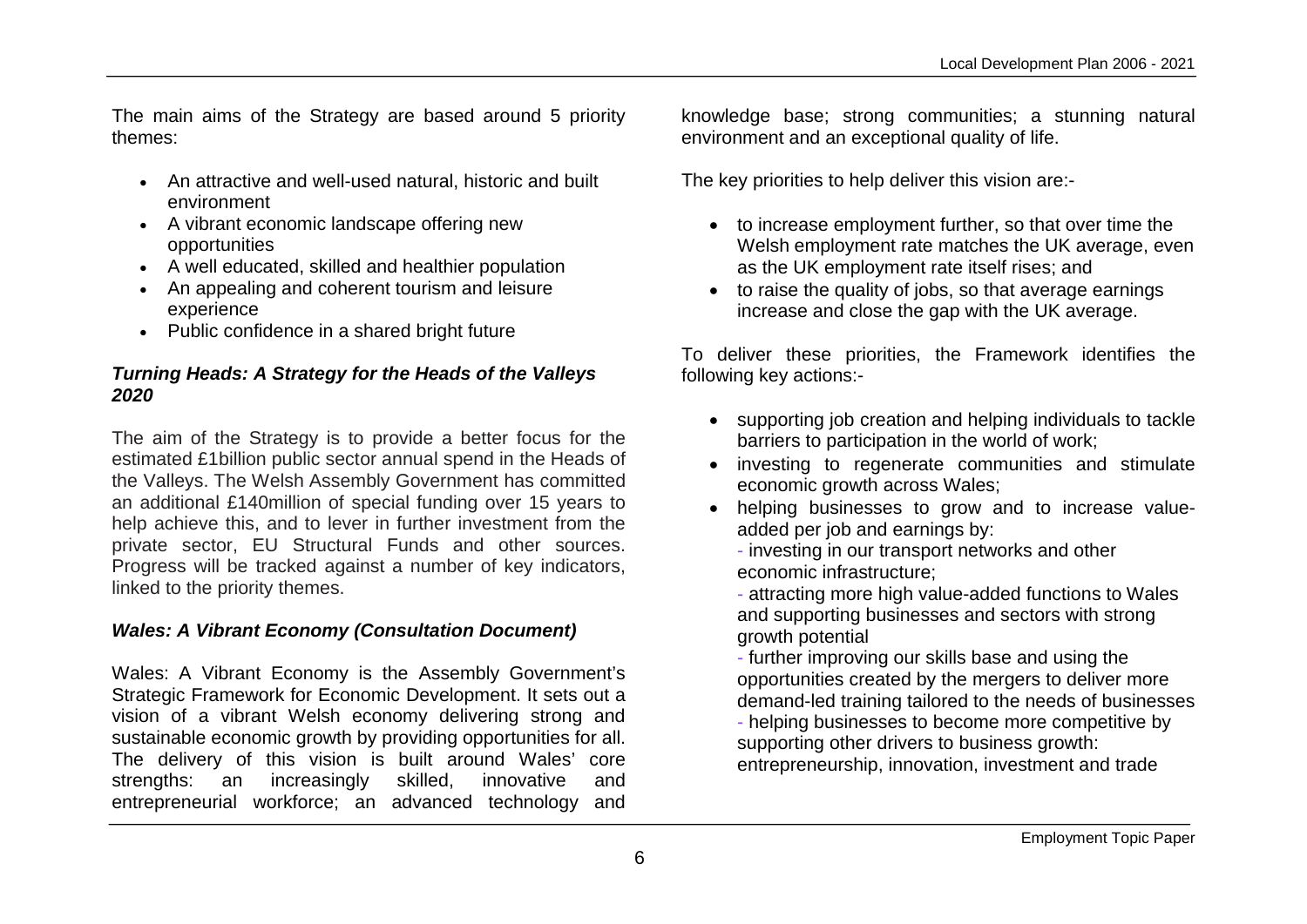ensuring that all economic programmes and policies support sustainable development, in particular by encouraging clean energy generation and resource efficiency.

#### *WDA Property Strategy for Wales (2004-2008)*

It is understood that the Department for Enterprise, Innovation & Technology (formerly known as WDA) will up updating their Property Strategy in Spring 2008. Until the publication of an updated version, the 2004-2008 Strategy remains the formally approved Strategy.

The Strategy is aimed at providing a clear focus for property developments and investments in Wales so that both public and private sector resources can be more effectively targeted and channelled to foster the growth and regeneration of the Welsh Economy. The fundamental aim is to enhance the prospects for securing high value added investments and jobs from both indigenous and inward investors, whilst also encouraging economic prosperity throughout Wales.

The Strategy emphasis is on property action needed to support employment generation and recognises that Wales competes in different markets from local to international and that there is a wide spectrum of companies to be supported from small business start ups to overseas investors. The strategy is not focused on inward investment and recognises that the core demand is likely to come from either new startup businesses or from the expansion of companies already based in Wales.

The strategy sets out the types of property identified as being necessary to support the growth of target market areas. These property types are then used as the main basis for shaping the strategy:-

| <b>Sites</b>                   | <b>Buildings</b>               |
|--------------------------------|--------------------------------|
| Premier business parks         | <b>Offices</b>                 |
| <b>Business parks</b>          | High tech units                |
| <b>Strategic Sites</b>         | Traditional                    |
| Strategic mixed use sites      | industrial/manufacturing units |
| City/town centre sites         | <b>Distribution units</b>      |
| Industrial estates/local sites | Innovation/incubator centres   |
|                                | Multi-occupancy units          |
|                                | Bespoke units                  |

Collectively this range of sites is designed to cover the particular target markets illustrated in the strategy. The aim is to ensure good coverage of the new economy target markets, whilst also ensuring that the more traditional employment and local market areas in Wales are also addressed.

#### *Further Analysis of Land Survey Data, South East Wales Economic Forum*

The South East Wales Economic Forum (SEWEF) is a partnership of the major bodies involved in economic development in South East Wales. Its purpose is to examine strategic issues, policy direction and action plans for specific area of economic activity. In 2007 they commissioned the above study to:-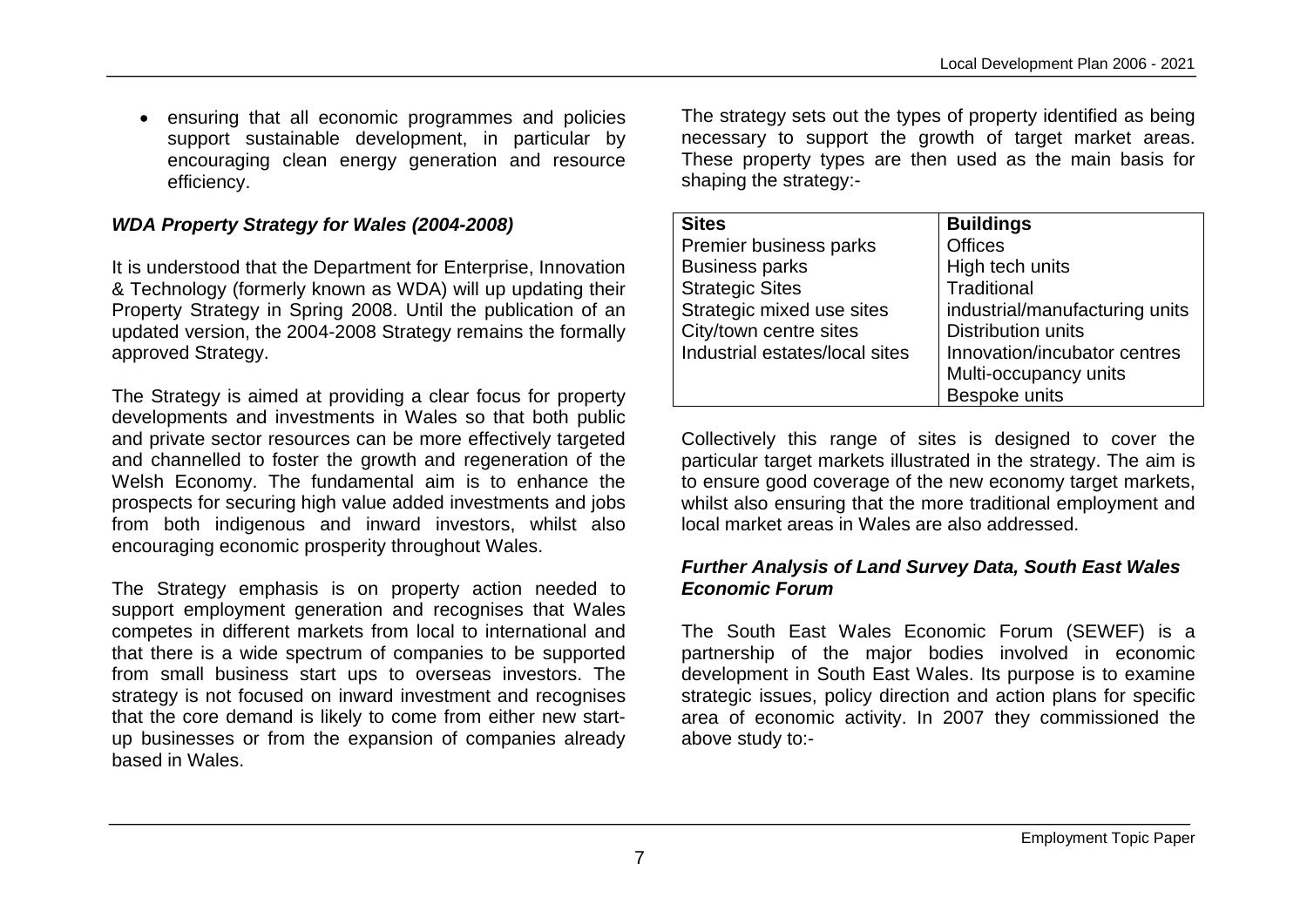- a) identify the amount of employment development that has occurred on the available land over the period 2000-05 in each local authority within the study area and to provide an analysis of spatial and land use trends that may be emerging.
- b) undertake an analysis of the available land and any development plan trends against the employment provisions of extant development plans; and
- *c)* identify changes in employment trends across South East Wales, to identify whether there is a correlation with land supply and to review future growth scenarios and the implications this may have for land-use policy and future site availability.

 The study revealed that between 2000 – 2005, 281 hectares of employment land was developed in the 10 authorities that comprise the study area. Of this 281 hectares, 253 hectares was developed for B1, B2 and B8 uses (56 hectares for B1, 93 hectares for B2 and 85 hectares for B8). The study found that whilst a smaller amount of land was developed for B1 use than that developed for B2 or B8, B1 uses contributed to 58% of the jobs created. Consequently the number of jobs created per hectare for B1 use (226 per hectare) was considerably higher than the jobs per hectare figure for B2 (40 per hectare) and B8 (19 per hectare).

| Type of Employment Development on Employment Land 2000-2005 in<br><b>RCT</b> |                   |                   |            |                      |                                     |                                    |  |
|------------------------------------------------------------------------------|-------------------|-------------------|------------|----------------------|-------------------------------------|------------------------------------|--|
| <b>Total Hectares</b><br>employment<br>developed                             | <b>B1</b><br>(ha) | <b>B2</b><br>(ha) | B8<br>(ha) | Mixed<br>Use<br>(Ha) | Sui<br>Generis<br>Other<br>&<br>(Ha | Jobs<br>Created<br>(B1, B2,<br>B8) |  |
| 33.17                                                                        | 16.21             | 31                | 6.29       | 1.82                 | 5.75                                | 1901                               |  |

The study found that for all authorities except Newport, the rate of take up of employment land is below the annual development plan requirement.

The study reviewed employment forecasts, which showed a continued decline in agriculture, production and construction and an increase in the service sector. Within the service sector the main growth areas, which are forecast to account for over 70% of the anticipated growth, are:-

- financial and business services
- health and social work
- miscellaneous services (recreational, cultural, sporting, personal services etc)

 On the basis of the most optimistic assumption that all jobs will require employment land and assuming a similar split in employment to use classes as occurred in the 2000-2005 period, it is estimated that there is a total land requirement for the SEWEF region of between 392 and 568 hectares over the 2005-2016 period which compares with an identified land availability in 2005 of 1389 hectares. Whilst it is unlikely that all the forecast employment growth will require employment land, it is important to ensure an adequate range and choice of employment land in the future which will require a flexibility of supply. However, rather than on the quantity of land, the emphasis should be on ensuring that good quality employment land is allocated in LDPs which will be attractive to the market.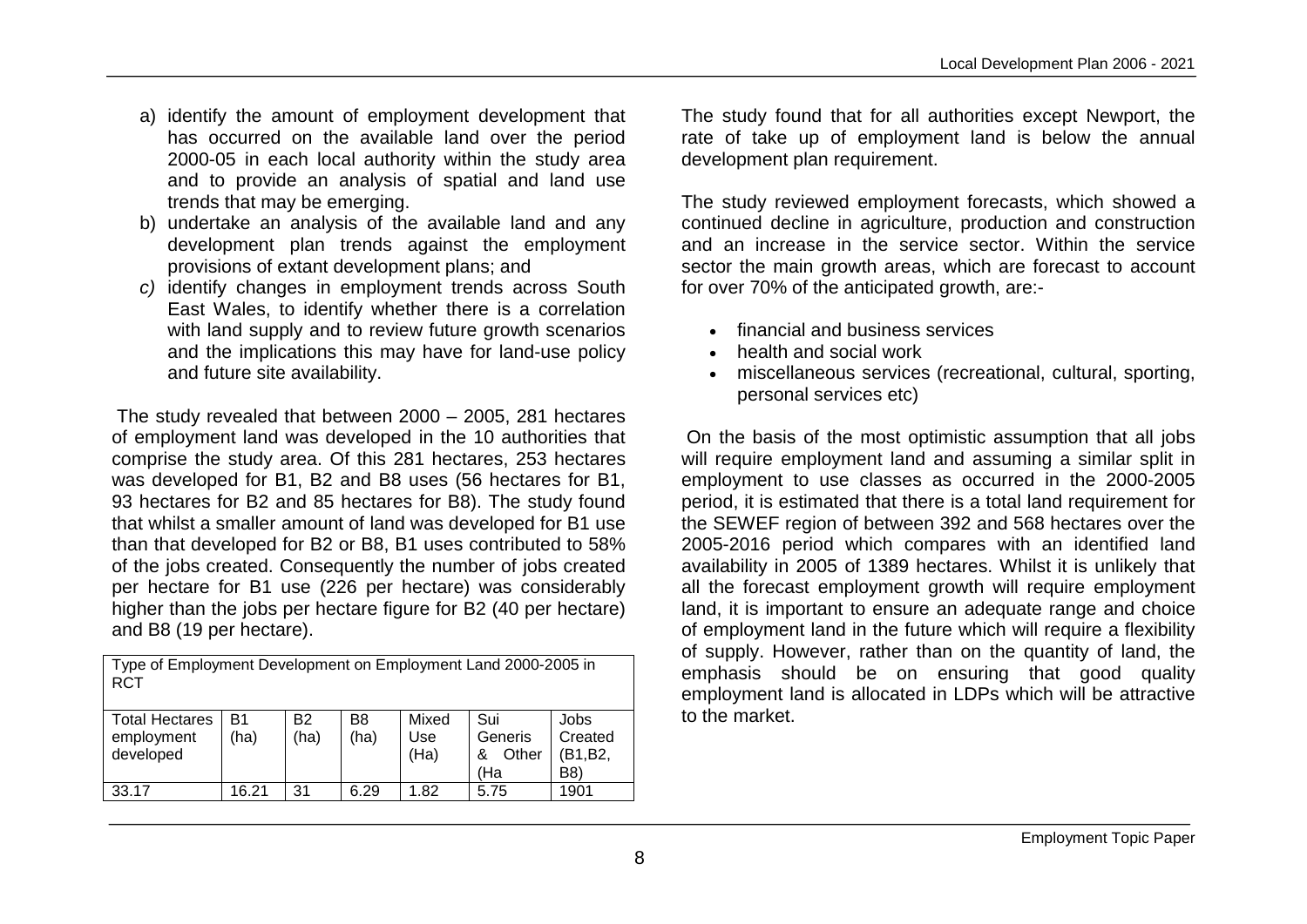## *EU Convergence Funding*

The West Wales and the Valleys region has been awarded the highest level of support (£1.4 billion), known as Convergence, from the European Union for the new European Structural Funds programming round 2007–2013. Convergence is the successor to the Objective 1 programme 2000–2006, and geographically will cover 15 local authority areas in the West Wales and the Valleys region.

The Convergence programmes for West Wales and the Valleys comprise funding from two separate European Structural Funds: the European Regional Development Fund (ERDF) and the European Social Fund (ESF). Around £856 million of ERDF funds will be channelled through the Welsh Assembly Government to help progress the region's transformation into a sustainable and competitive economy by investing in the knowledge economy and helping new and existing businesses to grow. It will also focus on regenerating Wales' most deprived communities, tackling climate change and improving transport. Some £570 million from the ESF will be used to tackle economic inactivity, increase skills and employment. Together, the funds will total more than £1.4 billion of Convergence spending, which combined with match funding, will drive a total investment of £3.2 billion in the West Wales and the Valleys region.

## *ERDF and ESF Operational Programmes for Convergence*

Separate Operational Programmes have been developed for each of the ERDF and ESF Convergence programmes. Essentially, they are planning documents, which show how the funding will be spent in West Wales and the Valleys. The

documents outline the Priorities for each programme which have been based on social, economic and environmental analyses of the needs and opportunities of the region, and eligible areas of activity in line with European Commission and Council Regulations.

## **3. LOCAL POLICY CONTEXT**

## *A Better Life: Our Community Plan 2004-14*

'A Better Life' is the Community Plan for Rhondda Cynon Taf. It sets out a framework through which *'Rhondda Cynon Taf will be a community where everyone who lives, works in or visits the area will enjoy the benefits of a better quality of life, achieving their potential, while helping to develop and protect the area for the benefit for others'.* The Community Plan contains five action themes which are:

- Safer Communities
- Our Living Space
- Our Health & Well Being
- Boosting our Local Economy
- Learning for Growth

The action themes are developed under chapter headings and set out the goals that will be achieved to deliver the objectives of each action theme.

For 'Boosting Our Local Economy' the goals are: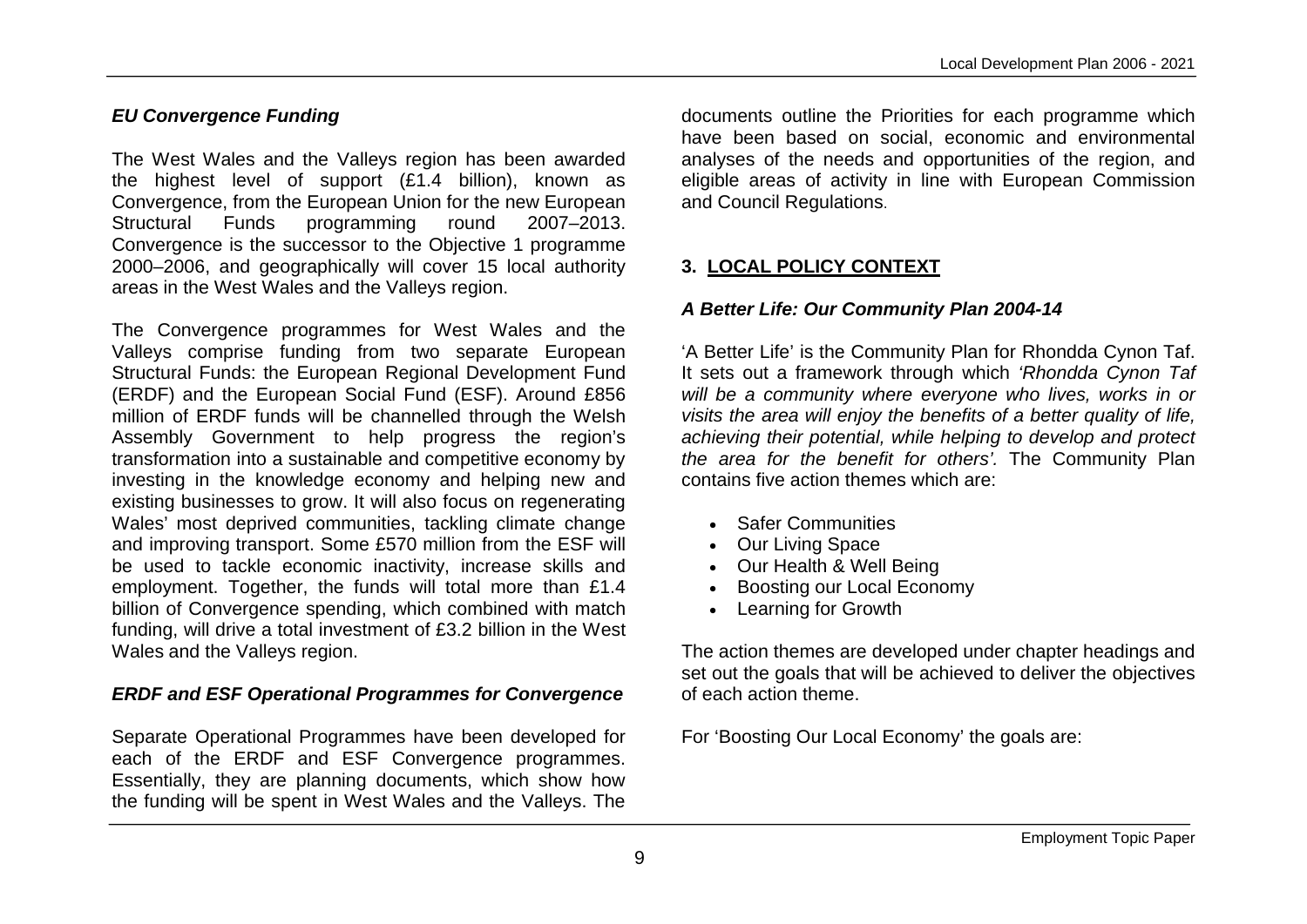- More 'quality' jobs and increased employment opportunities is a strong, prosperous, self-reliant local economy.
- Towns, villages, streets and homes that have been improved and revitalised, trough new development which is sympathetic to our environment.
- Vibrant communities with a viable long-term future.

The Council intends to create a prosperous community by promoting economic growth and prosperity to all parts of the Borough, encouraging investment creating new jobs and demonstrating to employers that Rhondda Cynon Taf is a profitable place to do business. Enhancing the role of the social economy and maximising the benefits of local purchasing will be important aspects of new wealth creation.

#### *Economic Development Strategy: Boosting Our Local Economy*

The Economic Regeneration Strategy is one of the five key themes within the Community Plan. Boosting our local economy is crucially important to the success of the Council's other long-term ambitions. The regeneration strategy represents the framework for improving the economy of Rhondda Cynon Taf between 2004 and 2014. The strategy analyses the economic and social context and sets out the action areas that will shape the development of the economy.

The regeneration strategy sets out 7 action areas, which were chosen specifically to ensure that regeneration efforts are focused in the areas most in need of improvement. The Action Areas are:-

*Action Area 1* Creating more varied and stronger business

*Action Area 2* Tackling economic inactivity

*Action Area 3* Stimulating community enterprise

*Action Area 4* Promoting smarter working

*Action Area 5* Improving where we live

*Action Area 6* Spending public money locally

*Action Area 7* Promoting a positive image

The regeneration strategy also sets out how the regeneration activity will be monitored. Successful implementation of the sustainable regeneration strategy will require careful tracking to help measure success and to make future regeneration activity more effective.

#### *Employment Land Requirement Topic Paper (January 2007)*

The Employment Land Requirement Topic was published alongside the Preferred Strategy in January 2007. The Topic Paper sets out the statistical background analysis and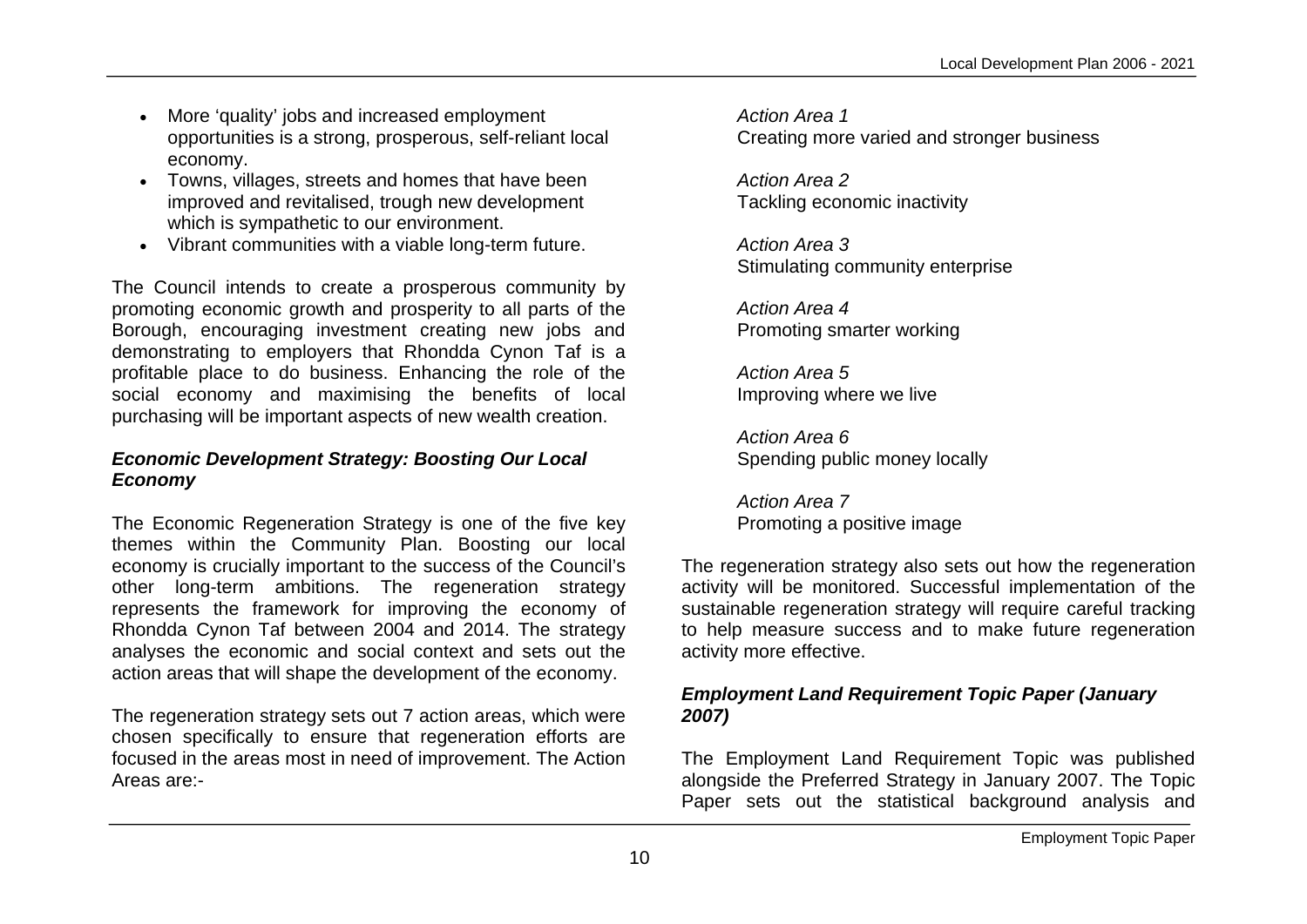justification for the scale of land allocations identified in the Preferred Strategy for the Local Development Plan 2006-2021 document. The Topic Paper:-

- identified the baseline situation in 2006 regarding economic and population structure, employment available, current commuting patterns etc.
- examined the economic outlook for Rhondda Cynon Taf in the context of emerging demographic and economic trends.
- identified the future needs over the Plan Period for employment land within Rhondda Cynon Taf linked to anticipated population and economic growth.

The Topic Paper identifies that over the 15 year Plan Period, 300 hectares of employment land will be required to meet the anticipated future rate of employment land development.

#### *Review of the RCT Economic Development Strategy Study (2006)*

In July 2000 Newidiem were commissioned to undertake an economic analysis of RCT on behalf of the Rhondda Cynon Taf Economic Regeneration Partnership. The purpose of that study was to gain an understanding of the underlying factors constraining the economy of Rhondda Cynon Taf. In 2003 Robert Huggins Associates were commissioned to produce an initial review of the Rhondda Cynon Taf Economic Regeneration Strategy. In 2006 RCT commissioned Robert Huggins Associates, in partnership with Arad Consulting, to prepare this study, an updated review of the Rhondda Cynon Taf Economic Regeneration Strategy.

The Study concludes that the overall picture for Rhondda Cynon Taf is positive. Economic Activity rates are rising, qualification rates are increasing, employment is rising and a number of economic development indicators, such as business density and start-up rates, show positive signs. Furthermore, after years of outward migration, the Borough is now experiencing net inward migration.

However, RCT remains a relatively poor local authority area. Low levels of economic output (as measured by relatively low levels of GVA per capita) are experienced throughout the locality, resulting in low economic activity rates, low employment rates, a low working age ratio and most dramatically - low levels of productivity.

The Study highlights the significant disparities that exist throughout Rhondda Cynon Taf. As well as high levels of deprivation, the Rhondda Valleys and Cynon Valley possess much lower rates of economic activity than the Pontypridd constituency area (69.9%, 70.9% and 79.1% respectively). Furthermore, between 2000 and 2004 the number of jobs in the Rhondda Valleys fell by over 11%, whilst over the same period, numbers rose in the Cynon Valley by 8% and Taff Ely by almost 19%. The Study predicts that the continuation of current employment trends will result in increasing disparities between the northern and southern parts of the Borough.

The Study notes the importance of ensuring employment opportunities are created across the Borough, as some residents may find it difficult to travel long distances and it is important that employment opportunities remain visible for those detached from the labour market.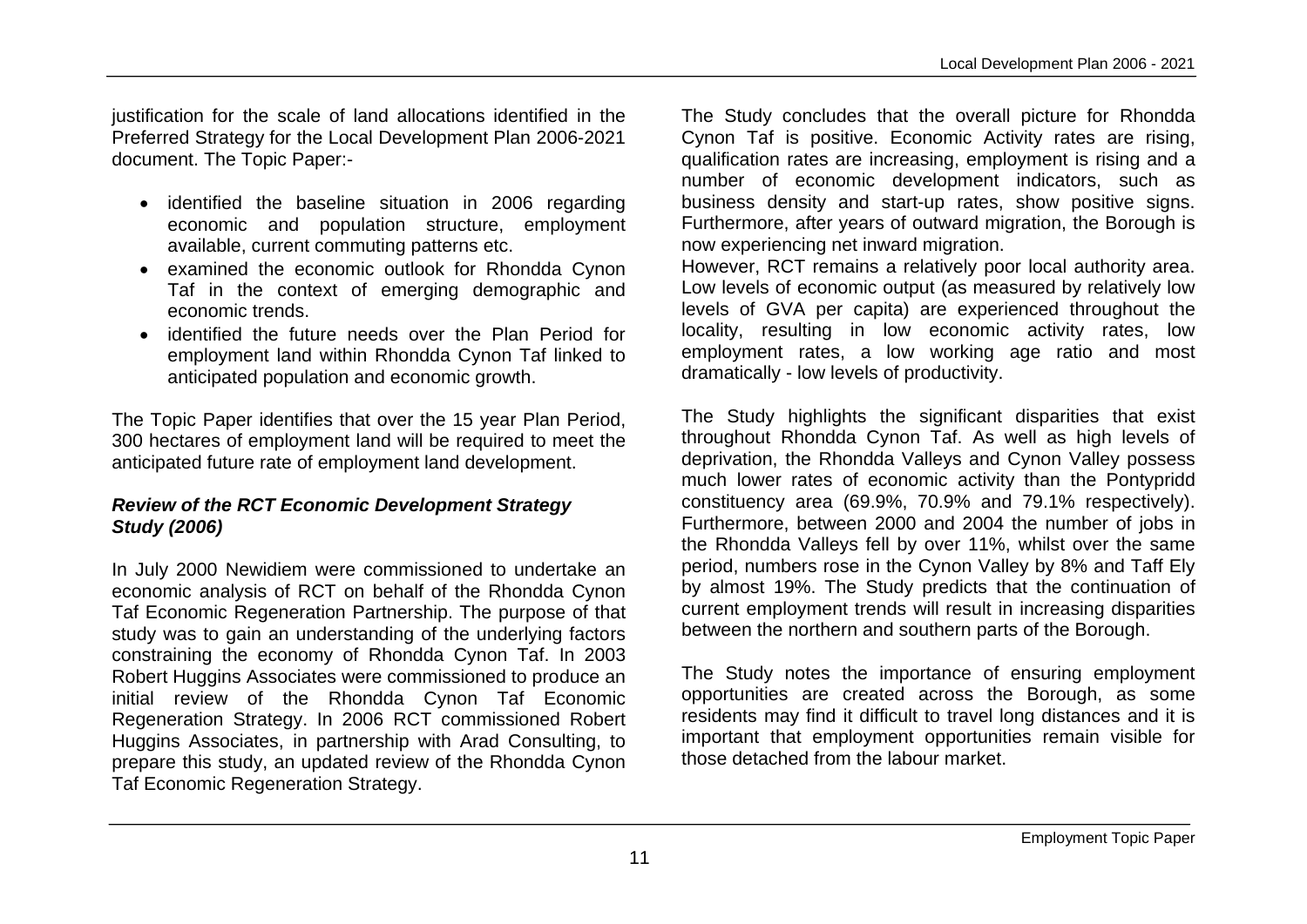Current sector trends and forecasts predict that employment growth will mainly occur within the education, health and social work sectors. Public sector employment will remain critically important for the more deprived areas of RCT, where there is low private sector growth and where topography, infrastructure and labour market issues often prove a barrier to levering private sector investment. A note of caution is attributed to the public sector as a whole – as employment here is typically dependent on decisions made outside of the locality and over which the Council has little control.

Whilst acknowledging the decline of the manufacturing sector, the Study highlights that this sector remains a sizeable element of the RCT economy and that sacrificing this sector is clearly not a viable strategy for RCT. Greater emphasis should be placed upon the development of higher-value added manufacturing sectors, where the competition from lower-cost production areas is less intense and where the competitive advantage of Rhondda Cynon Taf is more explicit.

The Study recommends that policymaking should take into account the needs of the key private sector growth sectors. These sectors will be the basis for growth in employment and in particular *quality* employment within the Borough. It also identifies that social enterprises and the social economy will represent an important and different opportunity for RCT. Where employment growth has been slow or negative and where it is difficult to attract private enterprise, social enterprise offers a new path for the development of enterprise. Often misunderstood, social enterprises whilst different from profit motivated businesses, are genuine enterprises and should be revenue generating and selfsufficient.

## *RCT Economic Development Prospects and Employment Land Implications Study (2006)*

The Council commissioned a study to analyse the demand for employment land within the County Borough and to review the current employment land offer and streams of employment land that may be available in the future. The study builds upon the Review of the RCT Economic Development Strategy Study.

The Study was based on an extensive programme of research and consultation and considered:-

- The strategic and policy context at a national, subregional and local level that influences the supply and demand of employment land in RCT.
- An assessment of market demand characteristics in relation to type, quality and geographic spread of employment land
- A review of the current (and future) supply of employment land within RCT
- An analysis and assessment of employment land in the County Borough in response to demand and supply characteristics; and
- Sets out suggested recommendations to ensure that the future provision of the supply of land and premises – in terms of sale, type, location and timing of development – meets local employment and sector needs.

The report found that there was an adequate supply of employment land at present, with some indication of an actual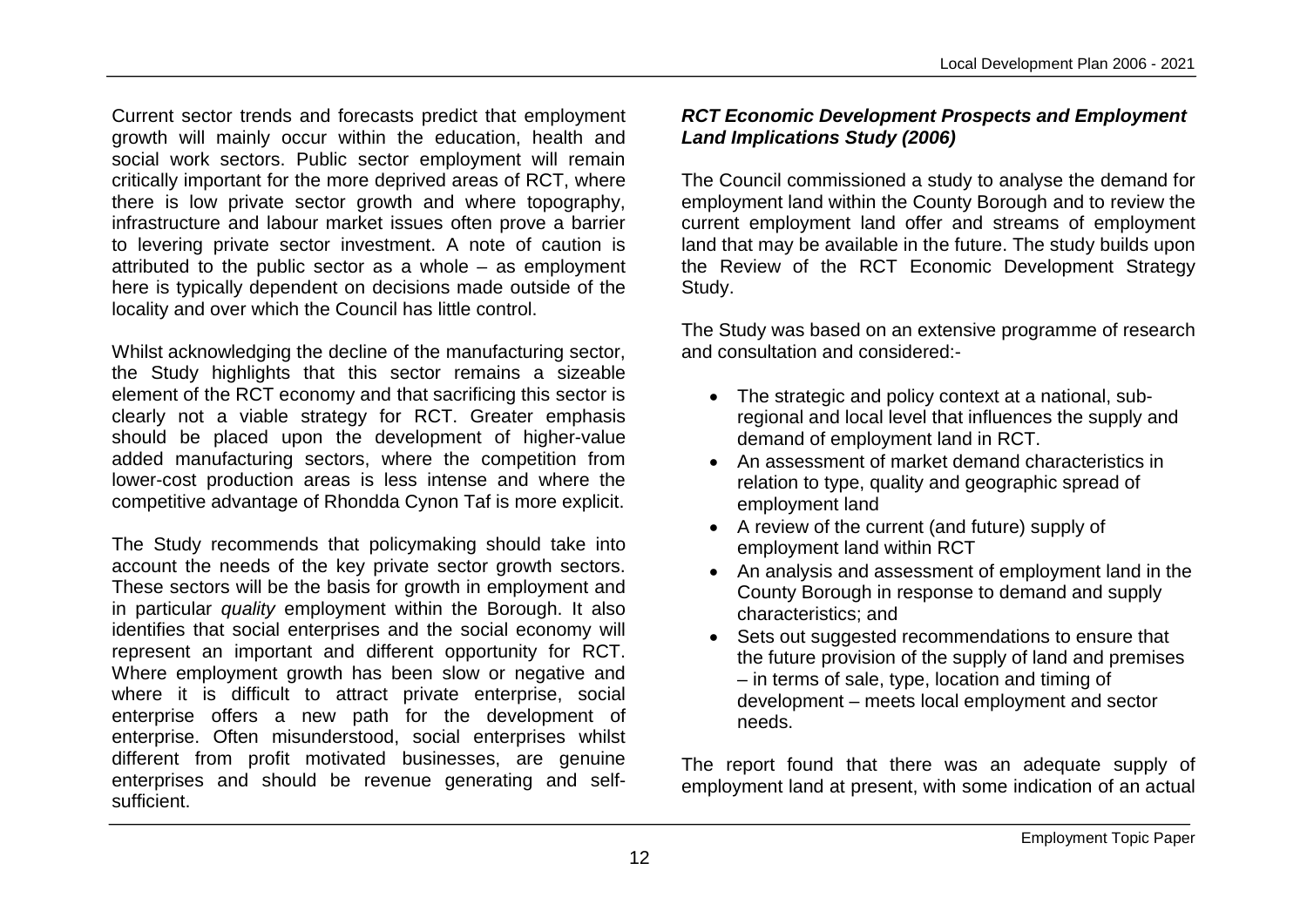oversupply. One of the key conclusions is that the current supply does not meet future needs, in terms of:

- $\bullet$  the type of employment sites and units available specifically smaller, flexible space is required
- meeting the demand from micro-businesses
- the quality of office space, including town centre provision.

The report recognised that there are significant geographical differences in terms of both demand and supply of employment land in RCT. The southern end of the Borough is seen as a good location for businesses with good transport links. The Rhondda Valleys, especially northern areas, possess a poor supply and have a low demand for employment land. There are clear topographical and access issues as well as a lack of investment caused by low levels of demand and poor rates of return. The Cynon Valley is perceived as more desirable for business than the Rhondda.

In the short term the study considers that the development of the Heads of the Valleys is unlikely to have a significant impact for employment land and premises. In the long term however, it remains one of the best catalysts for some of the most deprives areas of Rhondda Cynon Taf.

The key recommendations of the report were that:

• There is a need to develop a clear framework for investment intervention

- There is a need to develop a more responsive planning policy framework that offers more flexibility, especially with regard to mixed use developments
- Employment sites should be rationalised
- Investment is needed to ensure that sites are improved in terms of access and connectivity
- There is a need for greater dialogue with the private sector to encourage better design and environmental improvements.

The report also recommends that given the differences that exist between the northern and southern areas of RCT, different approaches are required in these areas. The two factors that need to be taken into consideration are:

- An appreciation of the higher levels of demand for employment sites within southern areas of RCT
- An appreciation that there is still need to ensure that employment sites remain in the more northern areas of RCT.

An effective geographic strategy can be developed by ensuring that the appropriate types of employment sites are developed in the northern and southern areas of the Borough. In the northern area there will be a requirement for smaller employment units that will aid the development of new businesses and ensure that employment opportunities remain in these more deprived areas. This would include, for example, ensuring that social enterprises are able to acquire suitable premises. Evidence shows that there is demand for office space in northerly parts of the Borough, particularly among start-up companies. There may be further scope for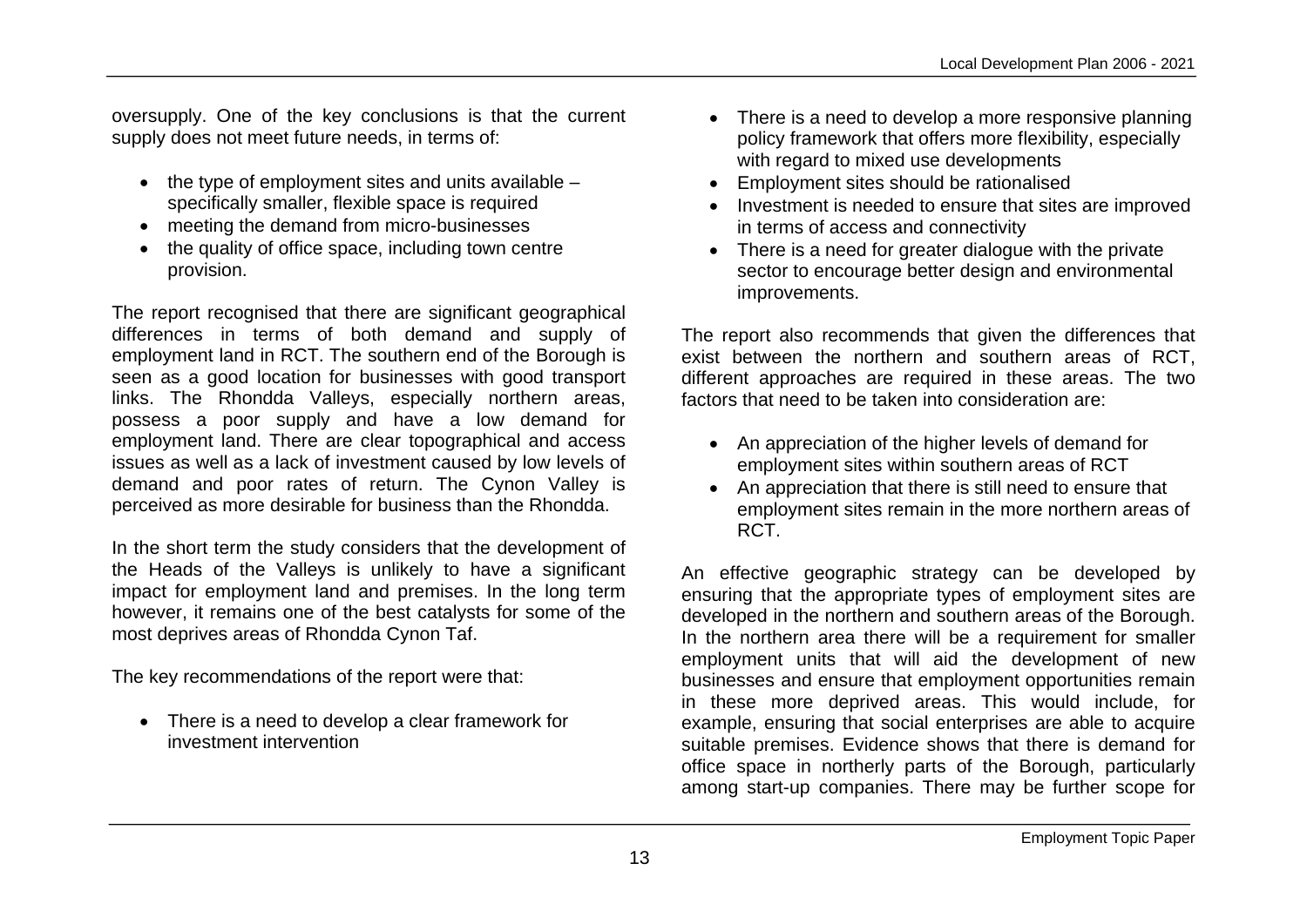looking at developing mixed use residential and office space, targeting start up companies with cheaper rents and housing costs.

The southern area of RCT should focus upon larger businesses that would require the accessibility afforded by the M4 and the A470 road links. The one exception to such a strategy would be the Hirwaun area, where improvements to the A465 would increase the accessibility and saleability of the area to larger businesses.

#### *Employment Land Review*

A study examining the employment land bank in Rhondda Cynon Taf has been commissioned. When complete the study will further inform the development of LDP policy.

## **4. KEY ISSUES IN RHONDDA CYNON TAF**

The key issues to be addressed by the Rhondda Cynon Taf LDP have been identified by making an assessment of the following:

- The results of pre deposit consultation with key stakeholders;
- The results of the Sustainability Appraisal / Strategic Environmental Assessment Scoping Exercise; and
- An overview of baseline social, economic and environmental information.

The issues identified through this process will inform directly the development of the spatial strategy for the LDP.

#### **Pre-deposit Consultation with Key Stakeholders**

The Council undertook a series of pre-deposit consultation events to help identify the key issues that the LDP would need to address. These included a Visioning Event with key stakeholders in January 2006 and a meeting of the LDP Forum in July 2006.

The key issues identified in relation to employment were:-

- Need for access to good quality employment and range of employment
- Attracting employment to the north of the borough.
- Need to review employment land allocations provide land for a mix of business/employment uses
- Need to support indigenous businesses as well as attracting inward investment
- Commuting out for work figures are high but IT could provide high quality jobs in RCT
- Need to retain wealth in the borough through reducing spending leakage
- Low skills base need appropriate education
- Improve tourism and leisure industry job opportunities

## **Sustainability Appraisal / Strategic** *Environmental Assessment Scoping Exercise*

The scoping exercise revealed the need for both economic and housing development to address issues of employment levels and opportunities and choice in housing. High levels of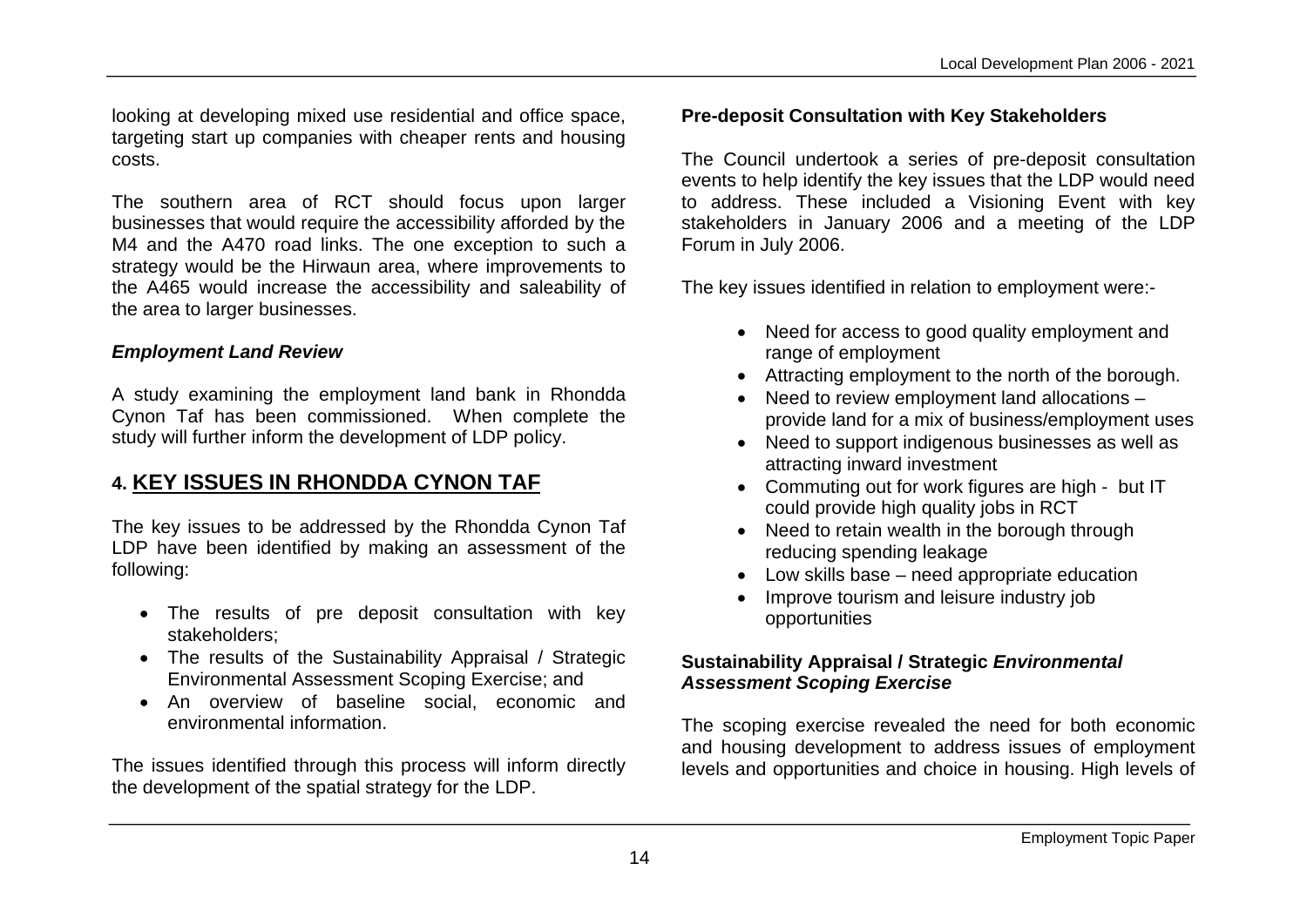economic inactivity, poor quality housing and depopulation combined with significant health problems are inter-related problems which the Council will need to address. Decisions over the proposed level of development to be ought/accepted by the Council will have a significant impact on the future of the area and the social and economic advantages will need to be carefully balanced against adverse environmental impact.

#### *Baseline Social, Economic and Environmental Information*

From a review of the relevant strategies, background studies and evidence base a number of clear issues emerge which the LDP will need to directly address if the aims and objectives set out in the Preferred Strategy are to be delivered.

#### *Range of Employment Sites*

It is clear that the LDP will need to ensure the provision of a range of employment sites to meet the employment needs of the Borough over the plan period. The LDP will allocate sites and provide criteria based policies that will allow for the provision of:

> *Size & Use* – sites suitable for accommodating a range of employment development, including:-

- small business start ups
- expansion of existing companies
- relocation of companies to the area
- new inward investment from Wales/UK/Overseas

Sites will be capable of accommodating a broad variety of potential employment uses including mixed use sites, single user 'neighbour unfriendly' sites, sites capable of supporting traditional manufacturing to modern, high tech office based employment.

In particular, the LDP will improve the availability of employment land and premises suitable for small and medium-sized enterprises, including start up business, social enterprises, knowledge based industries and key growth sectors.

*Location/Market* – sites will be provided across the Borough. Whilst market demand varies, there is a clear need to ensure employment land to available in all parts of the Borough.

*Flexibility* – in addition to identifying 'traditional' employment sites, the LDP will promote flexible employment opportunities. Where appropriate, development in residential and town centre locations and opportunities such as home working will be supported. Ensuring the support of broadband development will offer a greater flexibility and reduce the effects of peripherality and enable all areas to create employment opportunities.

## *Sustainable Development*

The LDP will recognise that in order to create balanced and prosperous communities, policy development will be based on the principles of sustainable development. Whilst recognising the requirements of a market led approach, there is a need to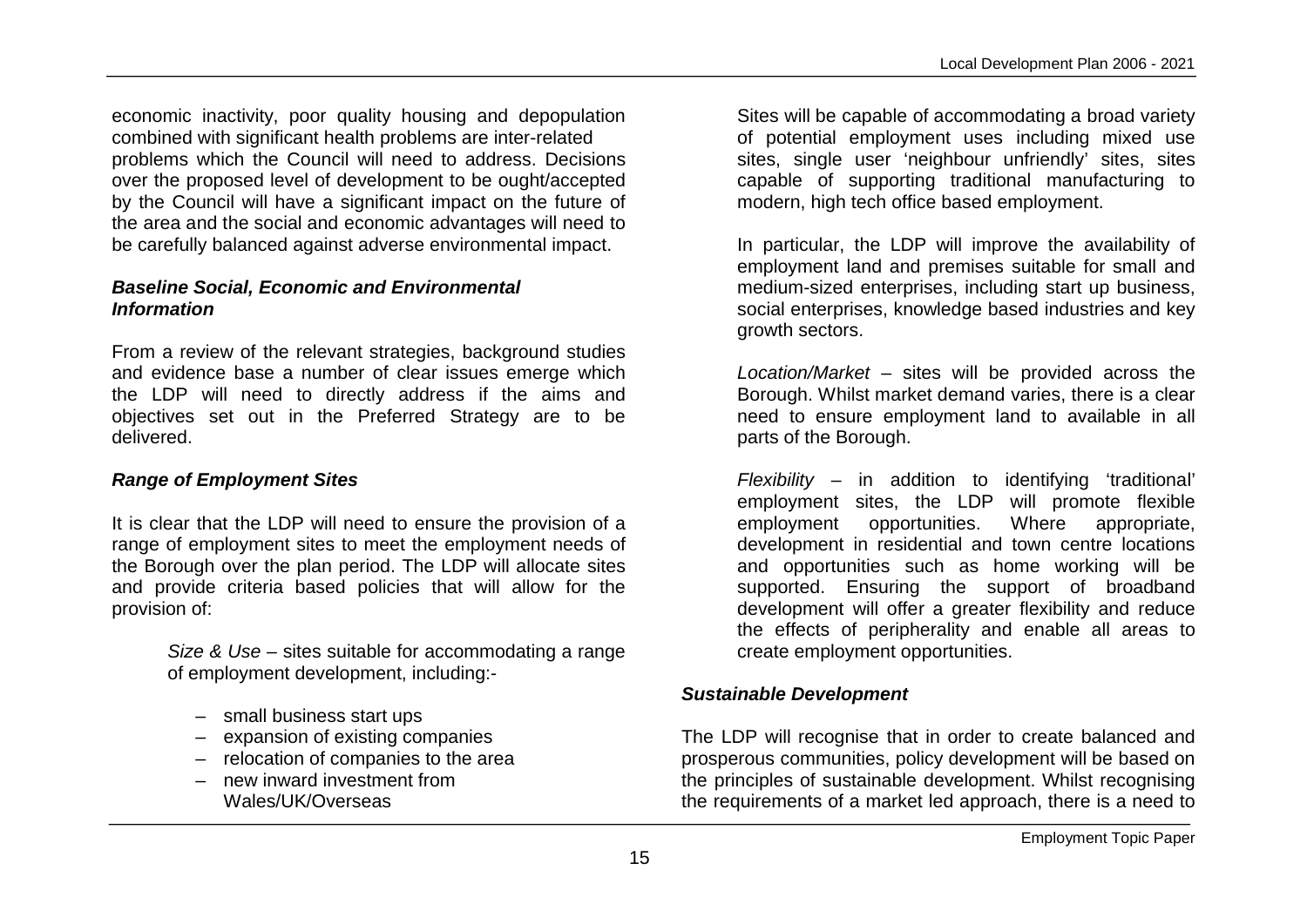develop and implement the LDP against the sustainable development policy background and the new directive on strategic environmental assessment. Economic vitality is at the heart of sustainable development and the strategy is founded on this consideration. However, the environmental and social aspects will also be taken into account in identifying employment sites and relevant policies.

#### *Support Implementation of Key Strategies*

It is recognised that the LDP, through the provision of employment sites, will not in itself deliver reduced economic inactivity and provide quality jobs. Increasing skills, tackling ill health and overcoming barriers to work such as poor transport and childcare are all crucial to increasing the economic prosperity of RCT. The LDP will support strategies such as the Heads of the Valleys Initiative, the objectives of the Wales Spatial Plan and the European Convergence Funding Programme to ensure a joined up approach and that all opportunities to deliver beneficial change are maximised.

#### **5. PREFERRED STRATEGY FOR THE LOCAL DEVELOPMENT PLAN**

The Preferred strategy provides the following policy framework for employment development in Rhondda Cynon Taf.

#### *Objectives*

The Preferred Strategy sets out the key economic, environmental and social objectives for Rhondda Cynon Taf LDP. In specific relation to employment development these include:

- Promote integrated communities with opportunities for living working and socialising for all
- Provide for a sustainable economy
- Provide for a diverse range of job opportunities
- Reduce the need to travel and promote more sustainable modes of transport

#### **Development Strategy**

Paragraphs 6.1 – 6.11 of the Preferred Strategy sets out a development strategy for Rhondda Cynon Taf. The strategy area is divided in into two distinct parts:-

- Northern Strategy Area, and
- Southern Strategy Area

The Northern Strategy area comprises the key settlements of Tonypandy, Porth, Treorchy, Treherbert, Ferndale, Tylorstown, Mountain Ash and Hirwaun and the principal town of Aberdare. In this area the emphasis is on building sustainable communities and halting the process of depopulation and decline.

The Southern Strategy area includes the principal towns of Pontypridd and Llantrisant and key settlements of Tonyrefail and Llanharan. In the south of the County Borough the emphasis is on sustainable growth that benefits Rhondda Cynon Taf as a whole.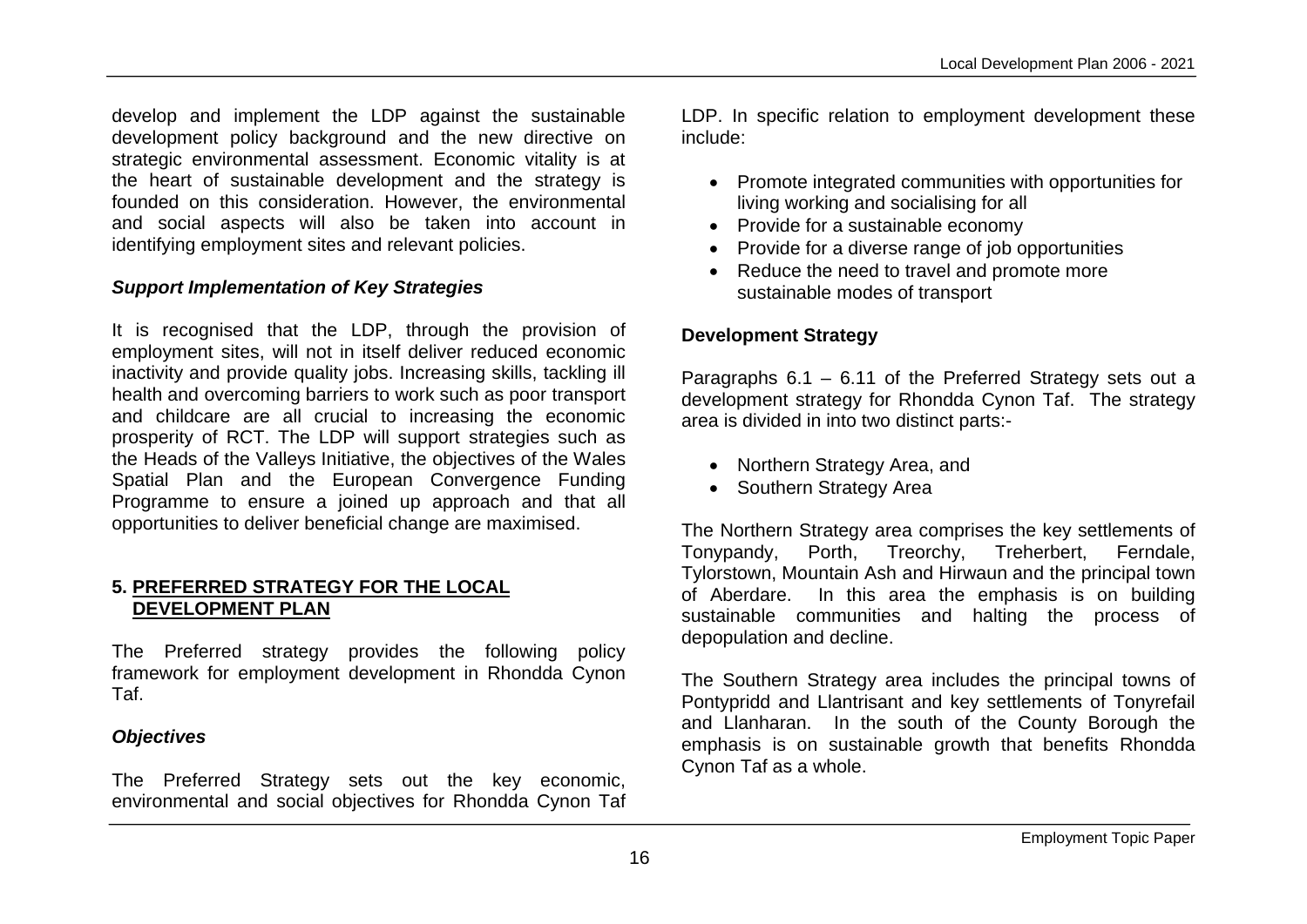The strategy recognises the important role that principal towns and key settlements play in providing services of both local and county importance. Where possible, development will be focused on the principal towns and key settlements of the County Borough in order to support and reinforce the important role of these centres play as places for social and economic activity.

The following Strategic Employment Policy is included in the Rhondda Cynon Taf Local Development Plan: Preferred Strategy (January 2007).

#### **SP 7 – Employment Requirements**

**The economic development needs of Rhondda Cynon Taf will be met through the identification of some 300 hectares of land for general employment and business park use during the period 2006 – 2021. Proposals for Employment generating development which diversify the local economy and extend the range of high value, well paid employment opportunities available locally will be supported. Emphasis will be given to the promotion of mixed-use developments that promote the objectives of sustainability and environmental protection.**

The employment and economic growth needs of Rhondda Cynon Taf are recognised in the Strategy, which seeks the development of a business environment which delivers a strong and diverse economy; quality, well paid jobs, and addresses problems of economic inactivity. The key sectors for employment growth in Rhondda Cynon Taf are:-

• Built Environment

- Social Enterprise
- High Tech Manufacturing
- Knowledge Based Industries

There have been recent changes in the economy of Rhondda Cynon Taf that are likely to have an impact upon employment land sites. These include decreasing employment in manufacturing sectors; increasing levels of employment in construction; distribution, hotels & restaurants; transport & communications; banking, finance & insurance; etc; and public administration, education & health. Forecasts predict a continued fall in manufacturing employment and continued increase in employment in the service sector. A key issue is to ensure that the changing needs of businesses in Rhondda Cynon Taf are reflected in the supply of employment sites throughout the County Borough.

Recent studies have established that the overall supply of employment land at 195 hectares is healthy although there has been a rapid take up of B1 land (27 hectares April 2005 to Oct 2006). The current supply does not however, meet future needs, in terms of:

- Type of employment sites and units available specifically smaller flexible space
- Meeting the demand from micro-businesses
- The quality of office space, including town centre provision

Concerns also exist regarding the redundant nature of industrial space – the 'large box syndrome' of provision built during the 1980s; the perceived poor environment of some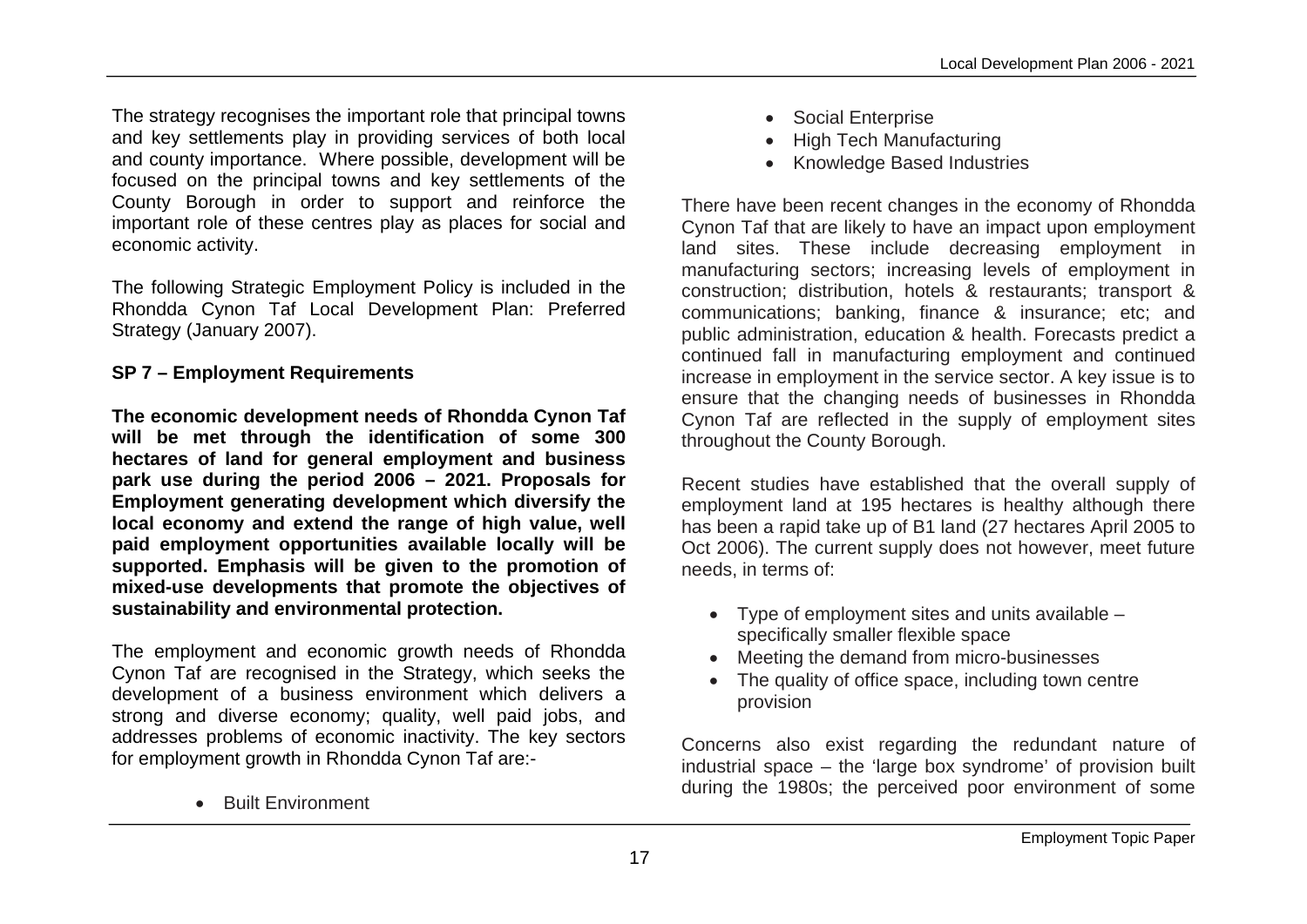employment sites including difficult accessibility in many areas and a mismatch of supply around the M4 area.

The employment market is a dynamic and changing sector. Whilst the LDP will maintain an appropriate landbank for general and business park development over the plan period it will also encourage innovation and diversity in the employment sector.

The Northern Strategy will give favourable consideration to the development of small-scale employment opportunities in areas such as town centres and residential areas provided that development does not have an adverse impact upon the integrity of these areas. In the Southern Strategy Area and the A470 / A459 / A465 Corridor the emphasis will be on providing land for companies with potential national and global markets.

#### *Representations to the Preferred Strategy*

Representations made in respect of the Employment and Economy element of the Preferred Strategy fall consist of Representations to Paragraph 6.17 –6.21 – Employment and Economic Development and Representations to *Policy SP7 – Employment*

Outlined below is a summary of the main representations submitted in respect of Employment.

#### *Representations to Paragraph 6.17 –6.21 – Employment and Economic Development*

Issue: Treforest Industrial Estate should be identified as a Simplified Planning Zone.

Response: The Council does not consider that the designation of Treforest Industrial Estate as a Simplified Planning Zone is appropriate. The LDP will however, give further consideration to the matter.

Issue: Consideration should be given to locating new employment opportunities/locations within the Northern Strategy area this would greatly reduce the volume of traffic travelling south everyday.

Response: Agreed. The LDP will seek to promote employment opportunities at appropriate locations throughout Rhondda Cynon Taf.

Issue: The LDP should consider an approach which balances encouraging major employers and small medium enterprises.

Response: Agreed. The LDP will provide a range of sites for employment opportunities throughout Rhondda Cynon Taf.

#### *Representations to Policy SP7 – Employment*

Issue: Policy SP7 seeks to allocate too much land for employment purposes, the effect may be to sterilise land which could be used for alternative uses.

Response: Noted. LDP will review and critically analyse the need for employment land in Rhondda Cynon Taf.

Issue: Objection is expressed to the projected requirement for 300 hectares of employment land and the methodology used to arrive at the figure.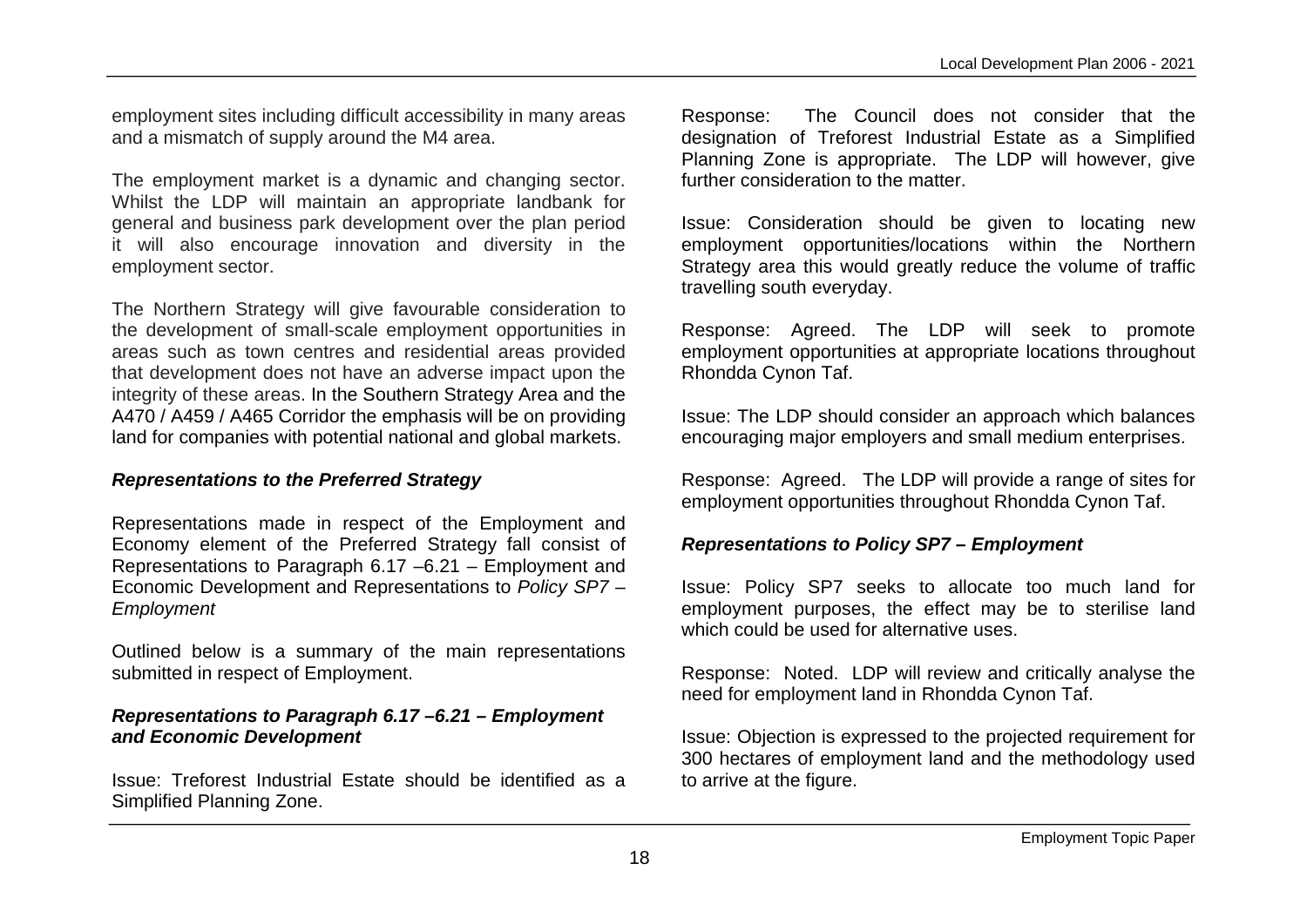Response: Noted. LDP will review and critically analyse the need for employment land in Rhondda Cynon Taf.

Issue:The LDP should not adopt an unduly negative stance towards non-traditional uses on employment sites.

Response: Noted. Consideration will be given to the development of a policy context which provides, where appropriate, a positive approach towards non-traditional uses on employment sites

## **6. DRAFT LDP POLICY**

## **Revised Strategic Policy**

## **SP 7 – Employment Requirements**

*The economic development needs of Rhondda Cynon Taf will be met through the identification of some (TBA) hectares of land for general employment and business park use during the period 2006 – 2021. Proposals for Employment generating development which diversify the local economy and extend the range of high value, well paid employment opportunities available locally will be supported. Emphasis will be given to the promotion of mixed use developments that promote the objectives of sustainability and environmental protection.*

## *Justification*

The employment and economic growth needs of Rhondda Cynon Taf are recognised in the Strategy, which seeks the development of a business environment which delivers a strong and diverse economy; quality, well paid jobs, and addresses problems of economic inactivity. The key sectors for employment growth in Rhondda Cynon Taf are:-

- **•** Built Environment
- Social Enterprise
- High Tech Manufacturing
- Knowledge Based Industries

There have been recent changes in the economy of Rhondda Cynon Taf that are likely to have an impact upon employment land sites. These include decreasing employment in manufacturing sectors; increasing levels of employment in construction; distribution, hotels & restaurants; transport & communications; banking, finance & insurance; etc; and public administration, education & health. Forecasts predict a continued fall in manufacturing employment and continued increase in employment in the service sector. A key issue is to ensure that the changing needs of businesses in Rhondda Cynon Taf are reflected in the supply of employment sites throughout the County Borough.

Recent studies have established that the overall supply of employment land at 195 hectares is healthy although there has been a rapid take up of B1 land (27 hectares April 2005 to Oct 2006). The current supply does not however, meet future needs, in terms of:

- Type of employment sites and units available specifically smaller flexible space
- Meeting the demand from micro-businesses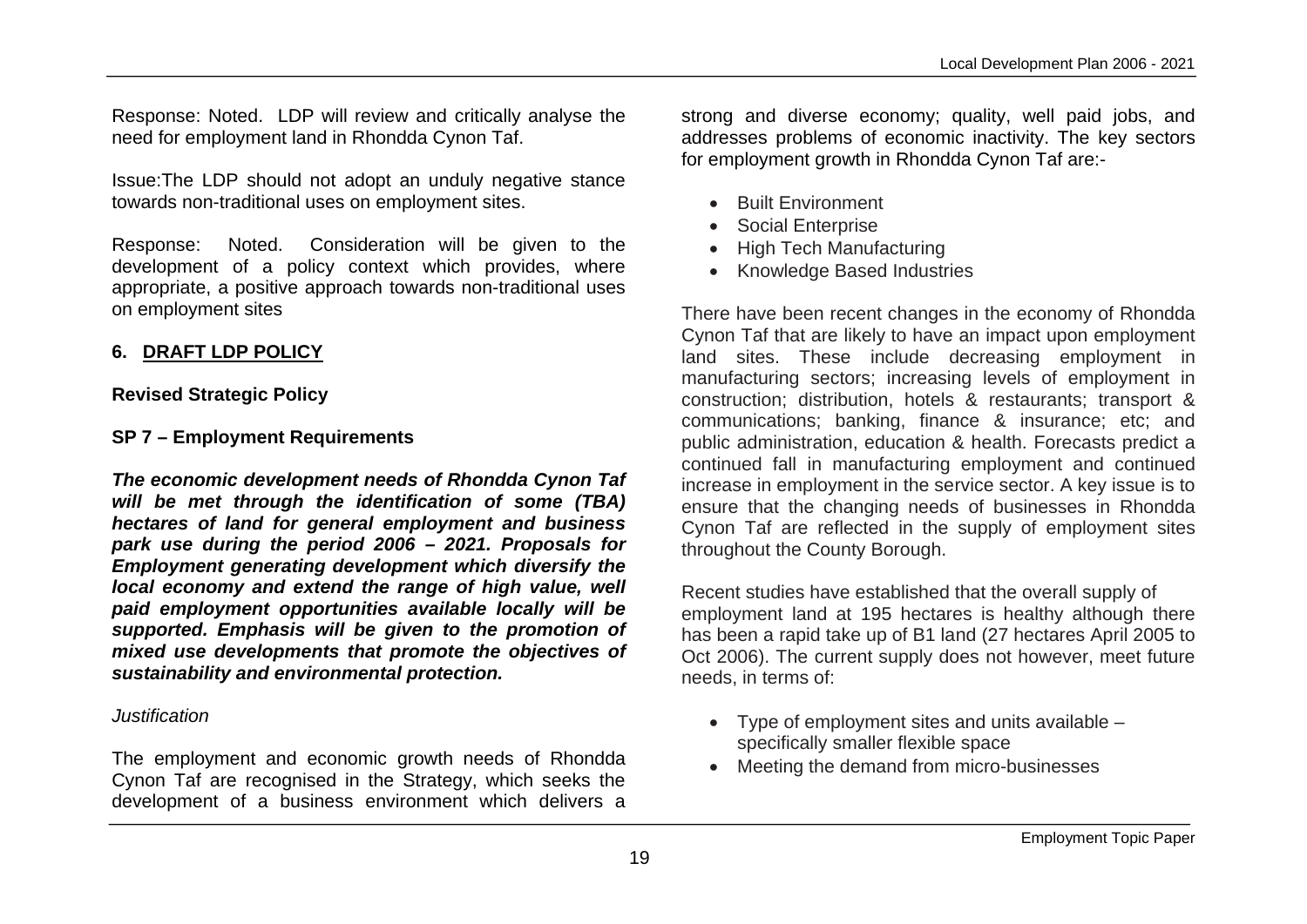• The quality of office space, including town centre provision

Concerns also exist regarding the redundant nature of industrial space – the 'large box syndrome' of provision built during the 1980s; the perceived poor environment of some employment sites including difficult accessibility in many areas and a mismatch of supply around the M4 area. Where appropriate, proposals to modernise redundant sites, including the subdivision of large premises to create smaller units, will be supported.

The employment market is a dynamic and changing sector. Whilst the LDP will maintain an appropriate landbank for general and business park development over the plan period it will also encourage innovation and diversity in the employment sector. Whilst recognising the important role that key employment sites will play in the economic development of the County Borough, the LDP will ensure that the needs of small and medium sized enterprises are met. The LDP will also consider the needs of enterprises outside of the traditional 'B' use classes, such as the social economy.

In identifying employment sites, the Council will ensure that allocated sites are capable of accommodating a range of enterprises and employment uses. It will also ensure that sites are well related in relation to existing settlements and infrastructure, in order to utilise existing physical and social infrastructure, reduce the need to travel and provide job opportunities for all.

The Northern Strategy will give favourable consideration to the development of small-scale employment opportunities in

areas such as town centres and residential areas provided that development does not have an adverse impact upon the integrity of these areas.

In the Southern Strategy Area and the A470 / A459 / A465 Corridor the emphasis will be on providing land for companies with potential national and global markets.

The LDP will also recognise Rhondda Cynon Taf's role in the Capital Network and will that the role of employment, housing and transport are integral to the success of the wider region. Developments such as the Dragon Film Studios within RCT and the proposed Business Park near Junction 33 of the M4 and the Training Centre for the Combined Armed Forces at St Athan, will have regional impacts. The LDP will look to support these developments and ensure that the County Borough benefits from the opportunities they will deliver.

There are no Simplified Planning Zones (SPZs) identified or proposed within the LDP, however the Council will keep under review the desirability of introducing such a scheme for part or parts of the County Borough.

#### *New Employment Sites*

In order to ensure that the LDP provides the range of required sites to meet the employment needs of the County Borough over the life of the plan, a two-tier hierarchy of employment sites has been identified. This will enable the Council to ensure that an appropriate mix of sites are allocated across the Borough in both the Northern and Southern Strategy Areas and that the key employment sites are clearly identified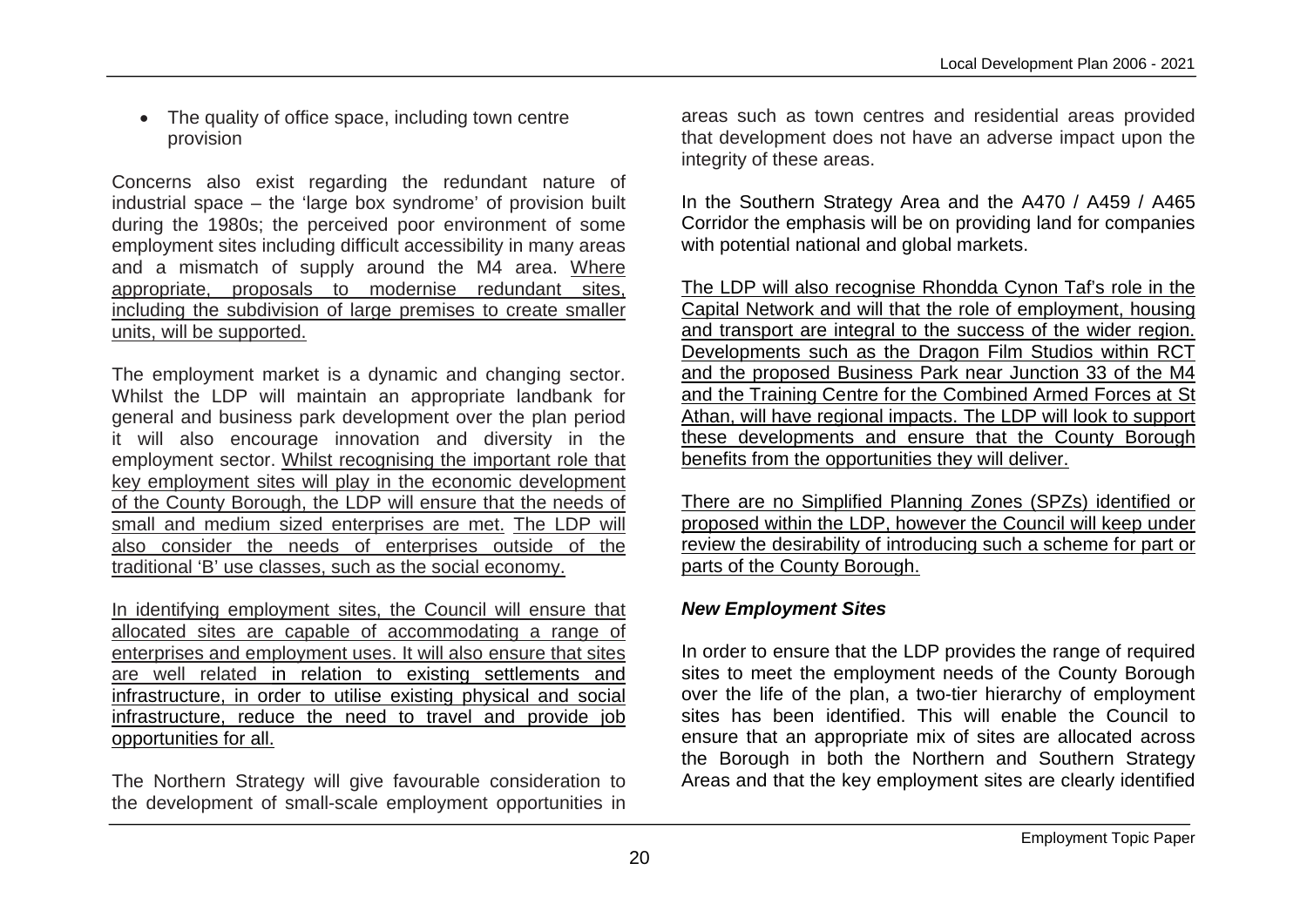and afforded protection from competing higher value land uses.

*Key Employment Sites* have been identified in line with sustainable development principles, with preference for the use of previously developed land, proximity to existing urban developments, good accessibility to the public transport and primary road network and good quality telecommunications. These sites represent the Council's premier employment sites and will be capable of accommodating business parks, strategic and major mixed use developments and large-scale investment opportunities. Key employment sites will also be capable of supporting technology clusters and eco-parks.

*Local Employment Sites* have been identified to provide employment opportunities for those who cannot readily access or do not require major employment sites and have been identified in line with sustainable development principles. These sites will accommodate smaller-scale uses and those which require traditional industrial estate locations. Local sites will encourage new and start up-business growth and sites allocated for B2 uses could accommodate for new waste facilities.

#### AREA-WIDE POLICIES

#### **Policy AW 1 – Strategic Employment Allocations**

**Land is allocated for the provision (TBA) hectares of new B1, B2 and B8 strategic employment development in the following locations:**

**(Site to be added)**

Rhondda Cynon Taf occupies a key location within South East Wales, the Capital Network Region and the Heads of the Valleys area. The Consultation draft Wales Spatial Plan Update 2008: People, Places, Futures identifies 3 Strategic Opportunity Areas (SOA). The SOAs are centred around:

- The Heads of the Valley Road (A465);
- Llantrisant and North West Cardiff, and
- St Athan in the Vale of Glamorgan

SOAs offer the potential for development to take place in a sustainable way, which will benefit the region as a whole. The Council recognises the strategic location of Rhondda Cynon Taf and is committed to ensuring that the County Borough plays a crucial role in the development of all of the SOAs and the wider region.

#### **Policy AREA 20 – Local Employment Allocations**

**Land is allocated for the provision of (TBA) hectares of new B1, B2, B8 development in the following locations:-**

#### **(Sites to be added)**

#### *Justification*

The sites have been selected in accordance with the aims and objectives of the Preferred Strategy and in accordance with recognised sustainability principles. In accordance with national guidance, a preference has been given to the re-use of brownfield sites.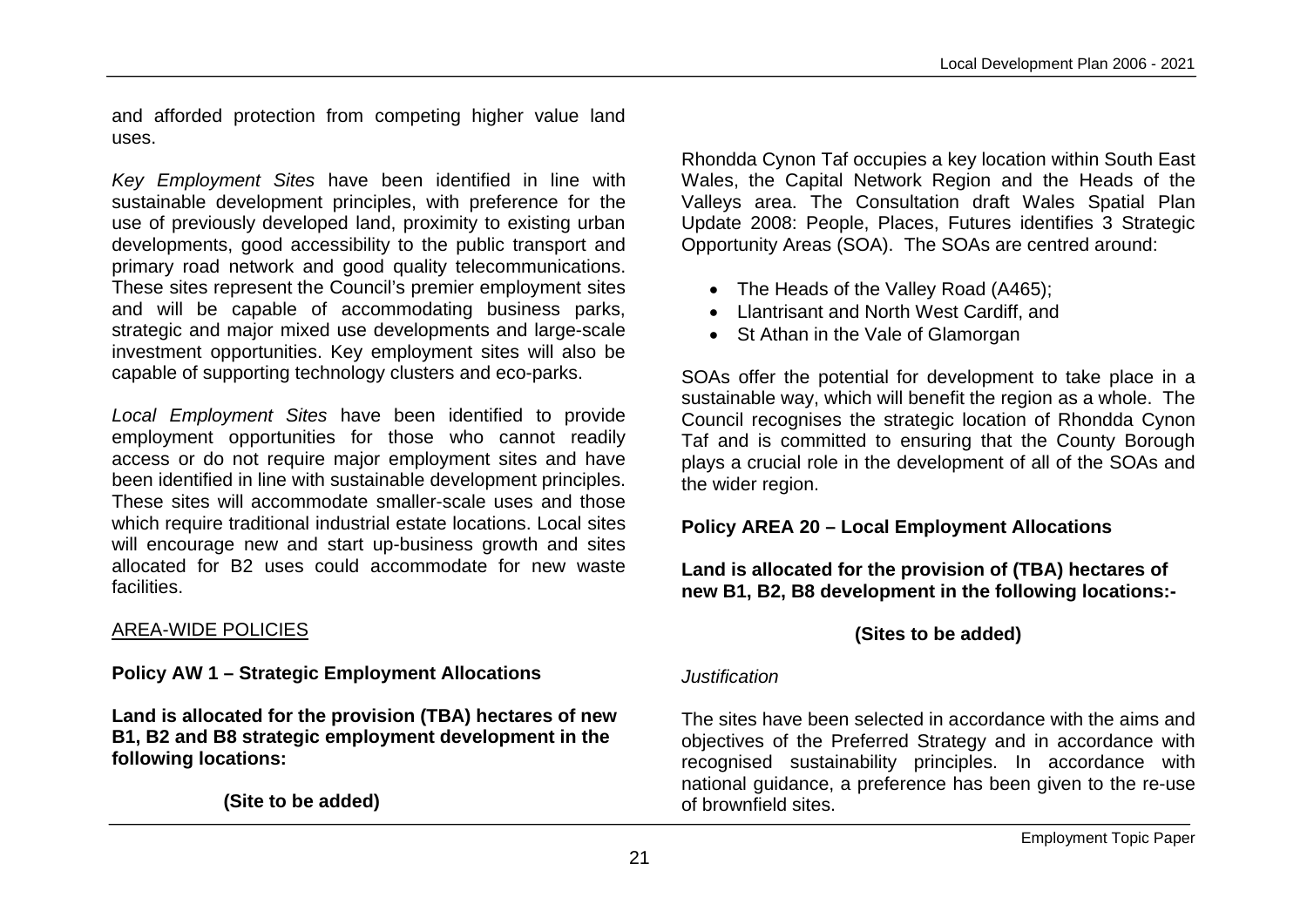Through the allocation of a range of Key Employment and Local Employment sites, the Council will ensure a range of employment sites are available to accommodate employment opportunities of a local, Borough-wide and regional scale

#### **Policy EMP 2 - Alternative Uses on Employment Sites**

**There is a presumption in favour of the retention of existing employment sites for employment purposes, unless it can be demonstrated that:-**

- **i) the site is no longer required for employment purposes**
- **ii) the alternative use is suitable in relation to adjacent or surrounding uses;**
- **iii) the scale and design of the proposal and its environmental, access and transportation implications are acceptable;**
- **iv) there are no suitable sites or premises available for the proposed alternative use and the a sequential test has been applied for retail and leisure uses;**
- **v) that the proposal would improve the amenities of existing residents;**
- **vi) any flood risk, ground, air and noise pollution can be alleviated effectively**
- **vii) any proposals accord with the Retail and Waste policies of this Plan.**
- **viii) The site is not identified in other policies in the plan.**

## *Justification*

Whilst recognising that employment sites are a scare and valuable resource, it is acknowledged that some existing sites are no longer suited to the needs of the modern economy and may be become redundant over the life of the plan. The above policy aims to provide a basis for assessing proposals for other uses on existing land in industrial/business use. There may be opportunities for windfall housing sites, for example, on land which accommodates non conforming uses in predominantly residential areas.

The Council will closely scrutinise the evidence put forward to demonstrate that sites are no longer required for employment purposes and will consider short and medium scale demand.

Proposals however for alternative uses on good quality employment land which can be marketed and developed in the short term must be closely scrutinised to assess the extent to which the loss of a site would itself, or cumulatively with other losses, have an adverse effect on the range and choice of development opportunities available. The maintenance of a landbank of sites, particularly where growth sectors can be accommodated, is vital to success in economic development.

#### **Policy EMP 3 - Employment Opportunities within Settlements/Expansion of Existing Employment Sites**

**a. Within the defined settlement boundaries the provision of new, or conversion of existing, buildings to create employment opportunities in small/medium enterprises, including starter units, will be permitted in locations where:**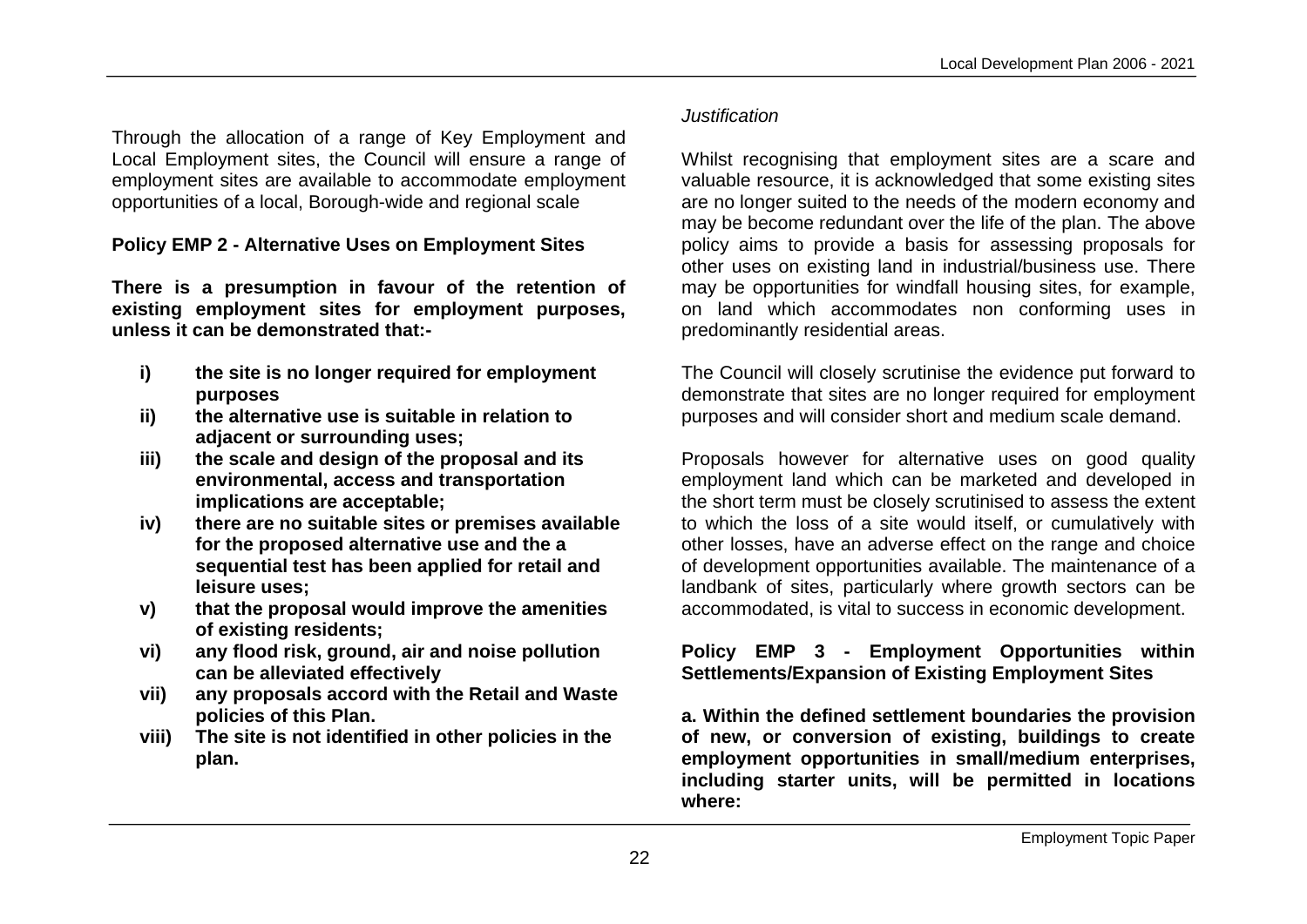- **i) the form and scale of development are appropriate to the location and site;**
- **ii) the development does not involve the loss of a primary shopping street frontage or an existing retail premises at ground floor level within an established commercial area**
- **iii) the development is compatible with other uses in the locality and there are no significant adverse impacts on the amenities enjoyed by local residents;**
- **iv) there are no unacceptable traffic, access or environmental impacts;**
- **v) the redevelopment of derelict, unsightly, underused and vacant land for new employment uses will have a positive effect in regeneration terms.**

## *Justification*

The characteristics of the economy are evolving continuously. B1 business uses are generally acceptable in predominantly residential areas. Elsewhere it is preferable for buildings to be used appropriately rather than to stand wholly or partly empty. A flexible approach is required to enable suitable re-use or new uses where this might contribute to the preservation of a building or to townscape enhancement. Such development would also be valuable in fostering new and smaller businesses, in providing jobs for people in the locality and in achieving environmental improvements.

The Council is keen to support the development of the social economy and social enterprises within the Borough. Such

business and enterprises vary widely and do not necessarily fall within the traditional B1, B2 and B8 use classes. Examples include community businesses, co-operatives, local self-help or interest groups, and activities and services can range from housing and property management, cultural activities, sport, manufacturing, care services and arts. The above policy will be used to assess proposals for social enterprises and enterprises operating within the social economy.

Similarly, the Council recognises that some uses, such as crèches and training centres, also fall outside of the B1 use classes. Such proposals may be acceptable within settlements and will be considered against the above policy.

The Council recognises the important contribution of existing business in the local and often regional economy and will support proposals for the expansion of employment sites subject to the criteria of the above policy being met.

The above policy will also be used to assess proposals for Live-Work Units on sites not allocated for employment purposes.

**Policy EMP 4 - Employment Development in the Countryside**

**Employment development outside defined Settlement Boundaries will only be permitted where:-**

- **i) it relates directly to agriculture or tourism;**
- **ii) it is for recreational, tourism, minerals, waste or other activities for which a rural location is essential;**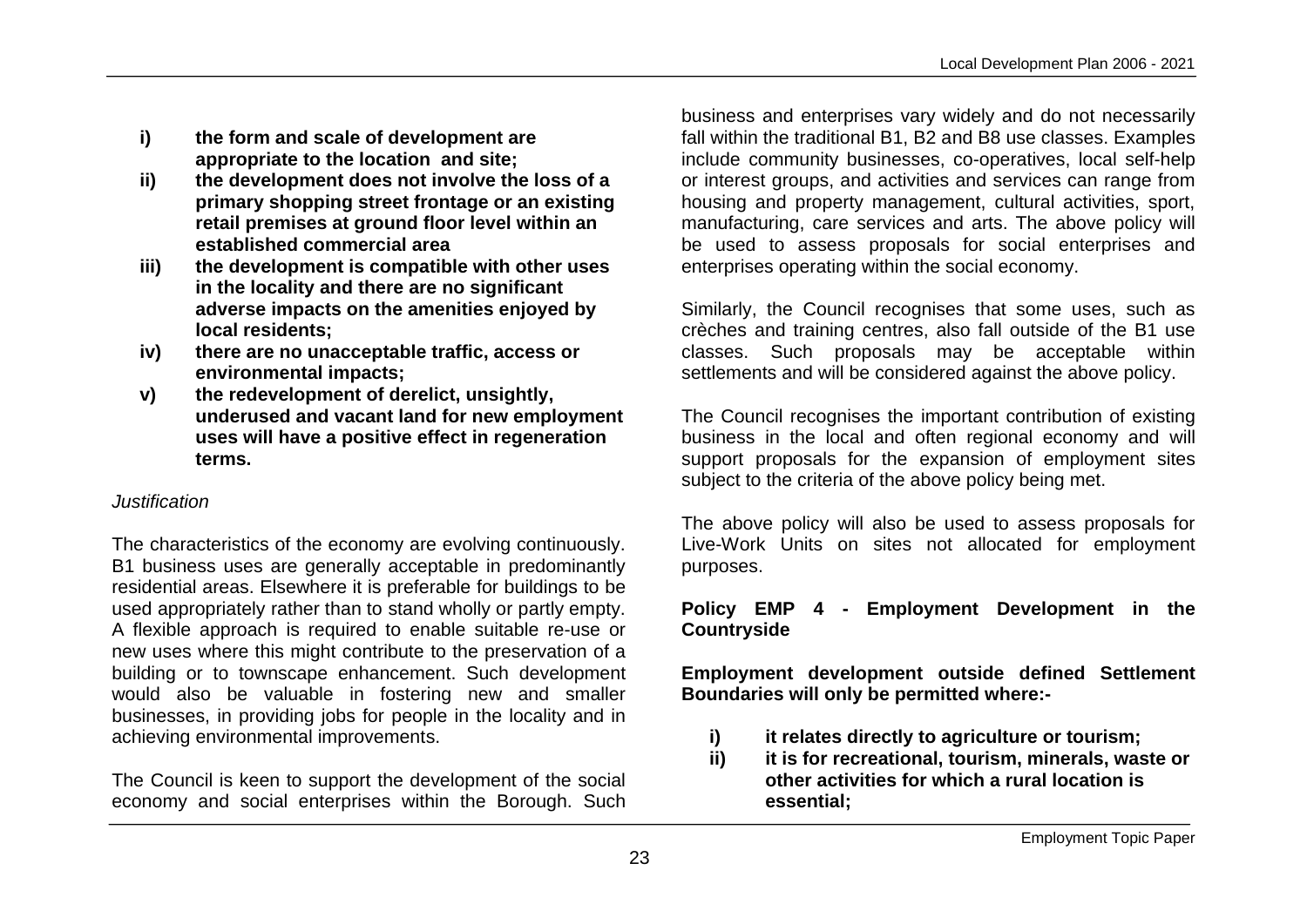- **iii) it provides for appropriate diversification of the rural economy;**
- **iv) a sympathetic conversion or re-use of existing agricultural buildings can be achieved;**
- **v) the location, scale and design of any proposed development takes account of its landscape setting and of any nearby buildings;**
- **vi) there is no unacceptable adverse impact on features of acknowledged historic, archaeological, nature conservation or mineral resource interest;**
- **vii) sterilisation of good quality agricultural land (Grades 2 and 3A) is avoided;**
- **viii) the development does not require the provision of unsightly infrastructure, and services can be readily and economically provided;**
- **ix) additional traffic generated can be accommodated on the local road network and satisfactory access and parking can be provided.**
- **x) the vital role of flood protection and the land drainage system is taken into account.**

Development in the countryside will not be generally favoured where it would be more appropriately located within settlements. There will be occasions, however, where a rural location will be appropriate or indeed, essential, particularly with activities related to agriculture, forestry, recreation and tourism, minerals and waste.

In demonstrating that a rural location is essential, it should be demonstrated that no suitable sites exist in more sustainable locations eg within defined settlements or adjacent to defined settlement boundaries.

This policy should be read in conjunction with Policy ENV (TBA) – Conversion of Rural Buildings.

## **Policy EMP 5 - Working from Home**

**Proposals to use any part of a dwelling, its curtilage or a building ancillary to a dwelling for business use will be permitted where:-**

- **i) the primary use and character of the building would remain as a dwelling and**
- ii) **the proposal would not cause unacceptable impacts upon local amenities, highway safety or parking.**

The Council recognises that working patterns are changing. Developments in information technology and telecommunications are making it easier to work from home and more people wish to integrate their work with their home lives. This may necessitate the creation of a formal working environment in the home or an ancillary building on a scale which is not incidental to residential use and which would require planning permission.

In considering the impact upon local amenities, the Council will consider issues such as noise, dust, smell and general disturbance. Proposals that will have an unacceptable impact upon local amenities will not be permitted.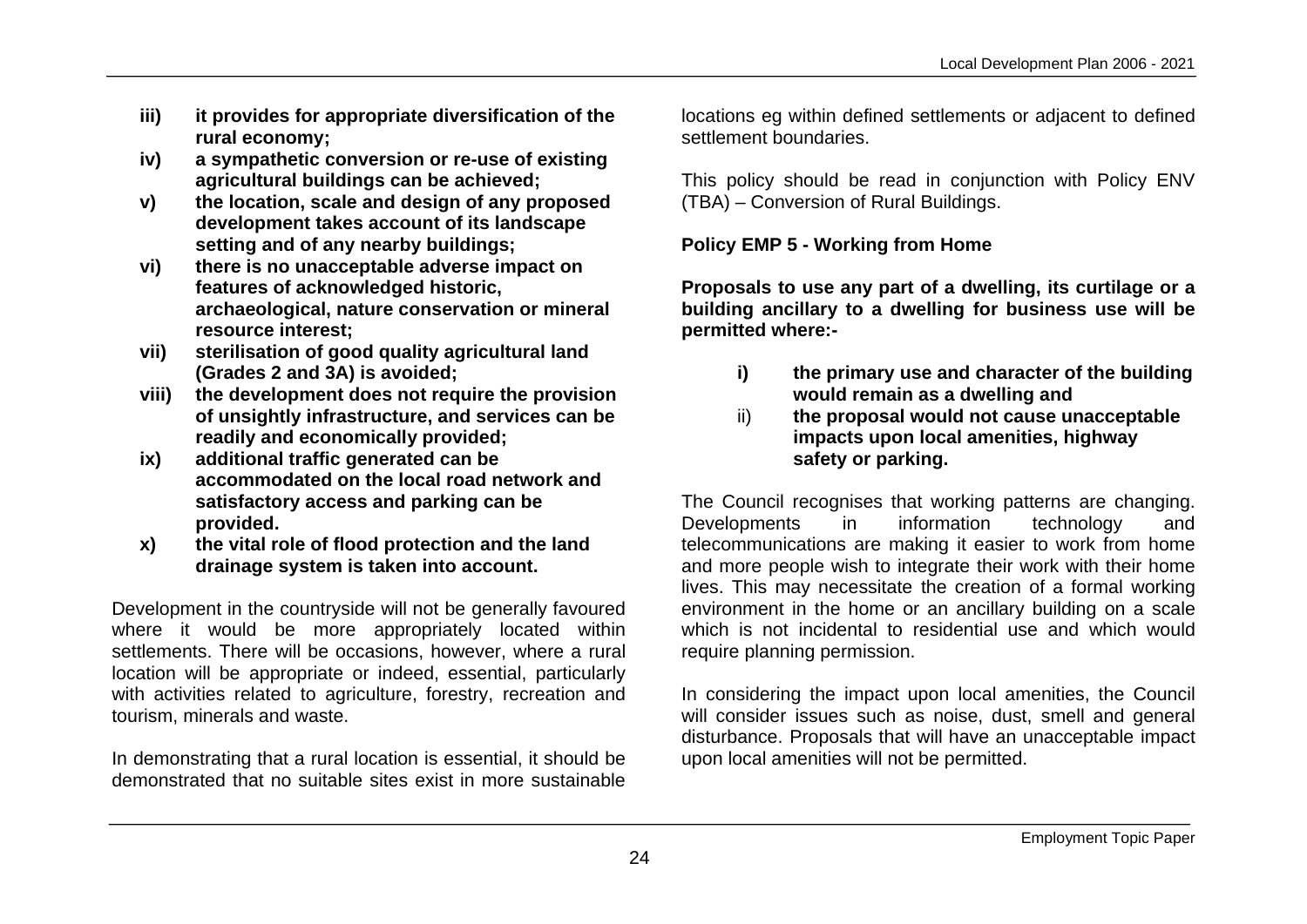**Policy EMP 6 - Development Involving Hazardous Substances**

**Developments involving hazardous substances will be permitted if the proposal:-**

- **i) does not present additional risk to the health or safety of users of the site and does not unacceptably pollute air, water or land**
- **ii) does not adversely affect the use of adjoining land by virtue of the risk and impact of potential pollution**
- **iii) does not unacceptably affect the quality or quantity of water resources (both surface and groundwater)**
- **iv) does not have an unacceptable effect upon the amenity and character of the neighbouring land or the environment by virtue of noise traffic congestion, exacerbation of parking problems or visual intrusion**
- **v) does not unacceptably conflict with the interests of agriculture, nature conservation, areas of ecological, wildlife or archaeological importance or features of geological or geomorphological importance or landscape protection policies; and**
- vi) **provides arrangements for the after treatment and future use of the site which are to the satisfaction of the local planning authority.**

#### *Justification*

Certain industries and processes involve the manufacture, use, or storage of products which may be dangerous. Under the Notification of Installations Handling Hazardous Substances Regulations 1982 and the (Amendment) Regulations 2002, certain sites and pipelines are designated as notifiable installations by virtue of the quantities of hazardous substances used or stored. This policy will ensure that housing and other developments sensitive to hazardous substances or potentially polluting uses, including environmentally sensitive areas are kept apart where such uses cannot reasonably coexist. This is so that occupants of new development will be protected from pollution, and potentially polluting industry should not face unreasonable additional constraints.

In determining such proposals, the Council will consult the Health and Safety Executive.

#### **Policy EMP - 7 - Development Adjacent to Hazardous Industrial Uses**

**Development will not be permitted adjacent to industrial or other establishments, which are likely to cause unacceptable pollution or hazards to users of the proposed development**

#### *Justification*

Whilst notifiable installations are subject to stringent controls by legislation, it is considered prudent to control the kinds of development permitted in the vicinity of these establishments.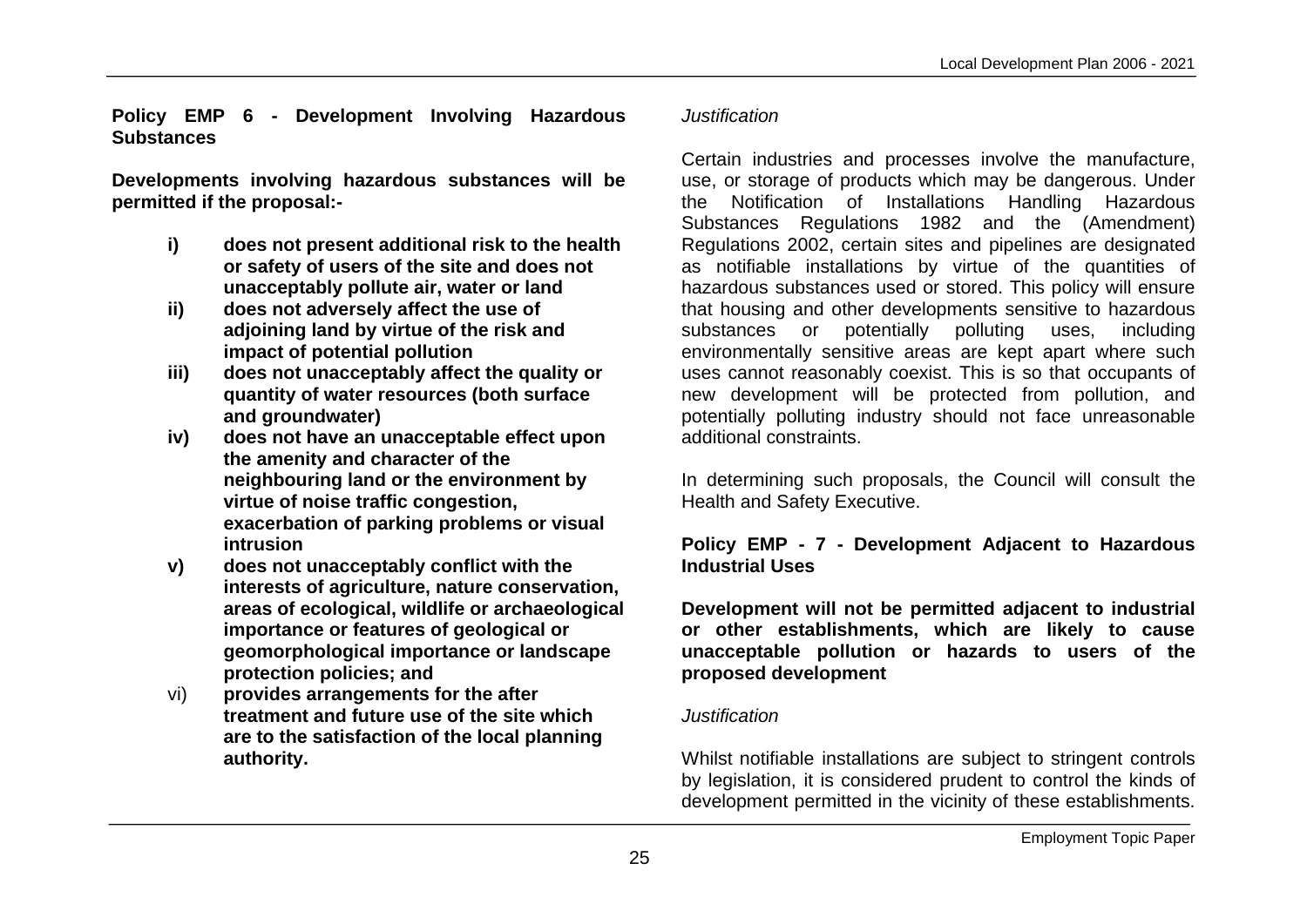This policy will ensure that not only are the risks to users minimised, but that the continued operation of notifiable installations are not unduly jeopardised.

The Council recognises that some uses will be more sensitive in relation to hazardous uses than others. Where proposals for development come forward adjacent to any of these establishments, the Council will consult with the Health and Safety Executive and have regard to their advice in determining whether the future users of the development would be likely to be exposed to unacceptable risks.

#### *Northern Strategy Area Policies*

The economy of the Northern Strategy Area has been in significant decline since the closure of the Collieries in the South Wales Coalfield in the 1980's. These problems have been exacerbated by the closure of a number of well established manufacturing companies in the Rhondda Fawr and Fach. With the exception of the development of the Strategic Site 1: Former Meardy Colliery, Rhondda Fach and Strategic Site 5: land South of Hirwaun / Penywaun, the opportunities for the development of sites for large scale new employment uses are limited. The emphasis in the Northern Strategy Area must be placed on retaining and improving existing employment sites.

#### **Policy NSA 1 - Small Industrial and Business Sites**

**Small industrial and business sites (Use Classes B1, B2 and B8) will be retained for employment purposes unless it can be demonstrated that:**

- **i) Suitable alternative sites are available elsewhere in the neighbourhood at a comparable rental;**
- **ii) The premises have been assessed and are genuinely redundant i.e. they are vacant and have been marketed locally at price that reflects their condition and commercial value and for a period of time that reflects the likely demand for the size of premises;**
- **iii) Continued use of the premises for business purposes would cause undue disturbance to residential neighbours; or**
- **iv) Access to the premises does not meet an acceptable safety standard and cannot reasonably be improved.**

The Northern Strategy area, and in particular the Rhondda Valleys, has a densely developed built up area with limited opportunities for introducing new industrial and business premises. Existing small industrial sites and business sites, which operate as vehicle repair garages and builders yards serve an important role in the local economy, providing both employment and services that may not be provided if such sites were lost.

Whilst recognising that such sites can potentially cause disturbance to local residents, the Council is keen to ensure that these sites are protected unless it has been clearly demonstrated that the existing use is economically unviable, that suitable alternative premises are available nearby or that the improvements to local residential amenity outweigh the retention of the industrial or business use.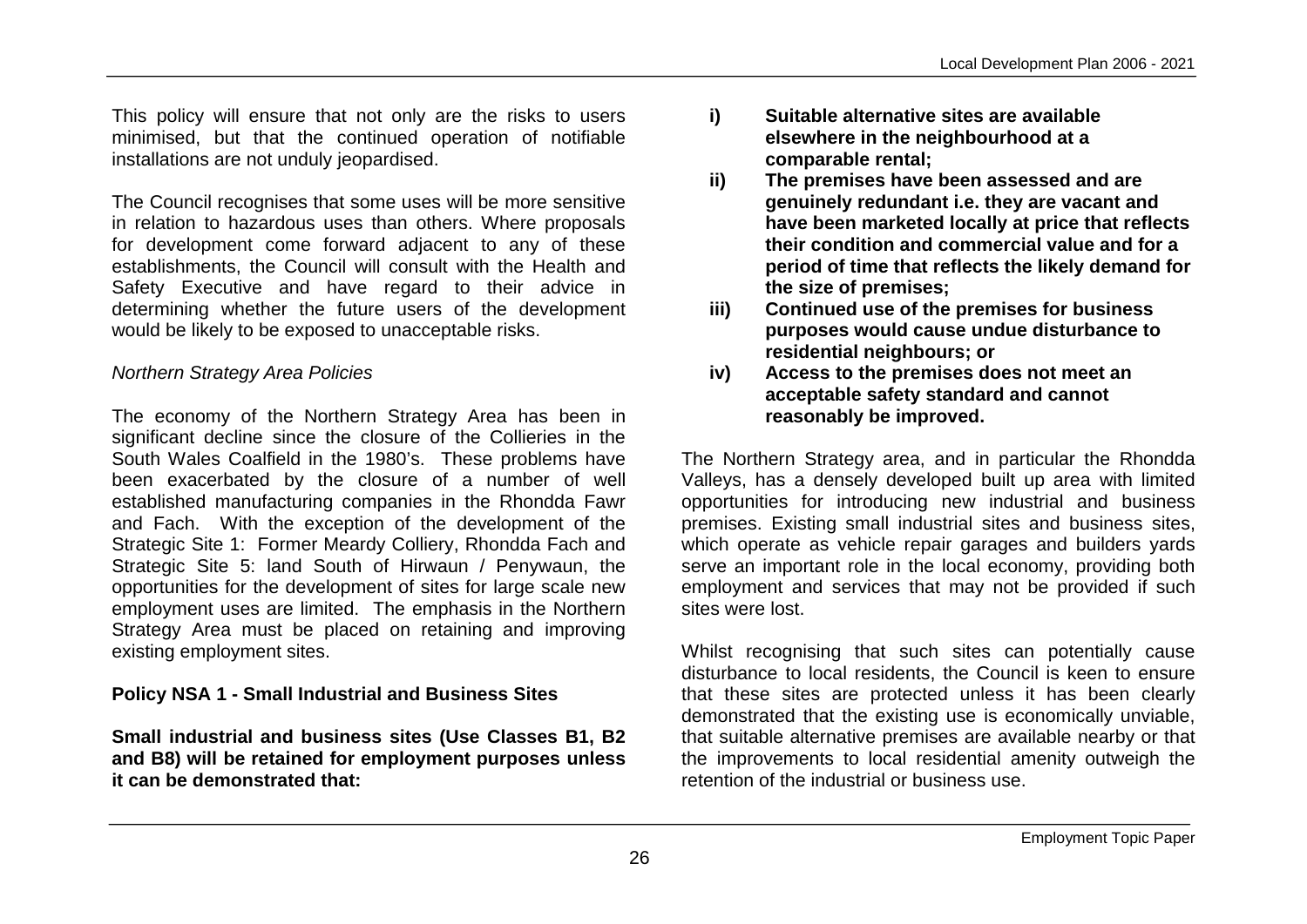**Policy NSA 2 – Re-development of Vacant/Redundant Industrial Sites**

**Proposals for the conversion or redevelopment of redundant and/or vacant industrial sites for mixed uses will be supported where it can be demonstrated that:-**

- **i) The premise/site has been assessed and is genuinely redundant i.e. In terms of the current and future needs of the employment market;**
- **ii) That it has been marketed locally at price that reflects its condition and commercial value and for a period of time that reflects the likely demand for the size of premises**
- **iii) The development is compatible with other uses in the locality and there are no significant adverse impacts on the amenities enjoyed by local residents;**
- **iv) The redevelopment of derelict, unsightly, underused and vacant land for new mixed uses will have a positive effect in regeneration terms.**

It is recognised that older and redundant industrial units are often unsuitable to the needs of modern industry. Furthermore, the land take required by today's employment uses can be significantly less than previous business users. Sites such as the Former Chubb Factory in the Rhondda Fach and the Cae Mawr site and (to a lesser extent) the former Burberry Factory in Rhondda Fawr are examples of sites where established large scale users have ceased operating, leaving older industrial sites in need of re-development to return them to beneficial use.

The Council recognises the important role older industrial sites have played in the local and regional economy and wishes to see such sites continue to provide employment opportunities over the plan period. In order to support the redevelopment of such sites, the Council will consider proposals for mixed-use schemes, where it can be demonstrated that other uses will help bring forward employment opportunities and contribute to the wider objectives of the LDP.

In considering mixed-use proposals, the Council will expect to see well designed schemes which include a mixture of uses including employment generation, housing, amenity space, community facilities and commercial development amongst other uses, as appropriate to the site. The Council will consider carefully whether proposals constitute mixed-use development in the context of this policy. For example, schemes that essentially propose one primary use on a site, such as housing, with a significantly smaller secondary element, such as employment, are unlikely to be considered mixed-use schemes for the purpose of this policy. Proposals should clearly demonstrate how the mixture of uses has been developed and how they will contribute to the wider regeneration of the area.